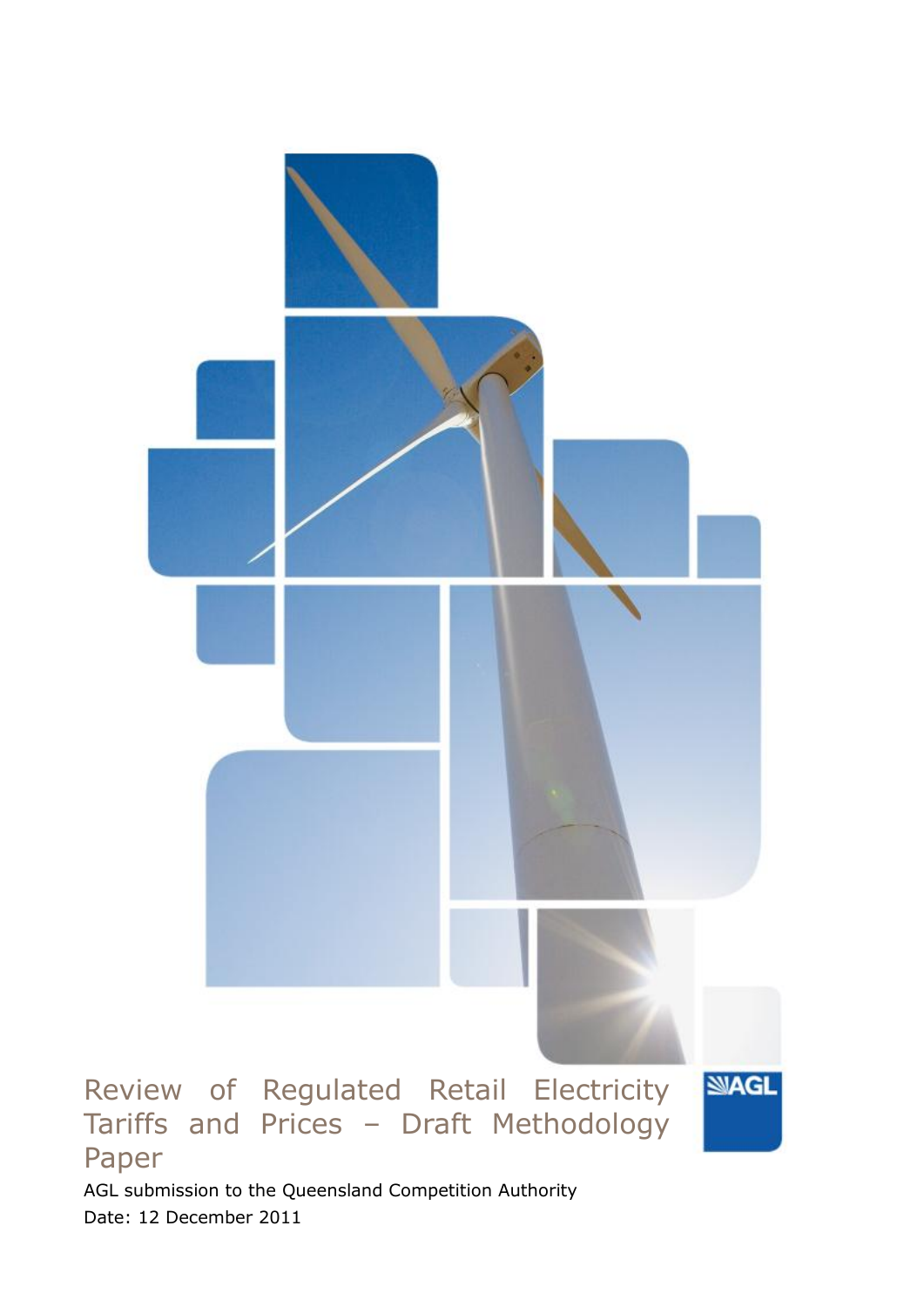# **SIAGL**

# **Table of Contents**

| 1. |                                                                   |
|----|-------------------------------------------------------------------|
|    |                                                                   |
|    |                                                                   |
|    | Lack of forward wholesale electricity contract data for 2012-13 5 |
| 2. |                                                                   |
|    |                                                                   |
|    |                                                                   |
|    |                                                                   |
|    |                                                                   |
|    |                                                                   |
|    |                                                                   |
|    |                                                                   |
| 3. |                                                                   |
|    |                                                                   |
|    |                                                                   |
| 4. |                                                                   |
| 5. |                                                                   |
| 6. |                                                                   |
|    |                                                                   |
|    |                                                                   |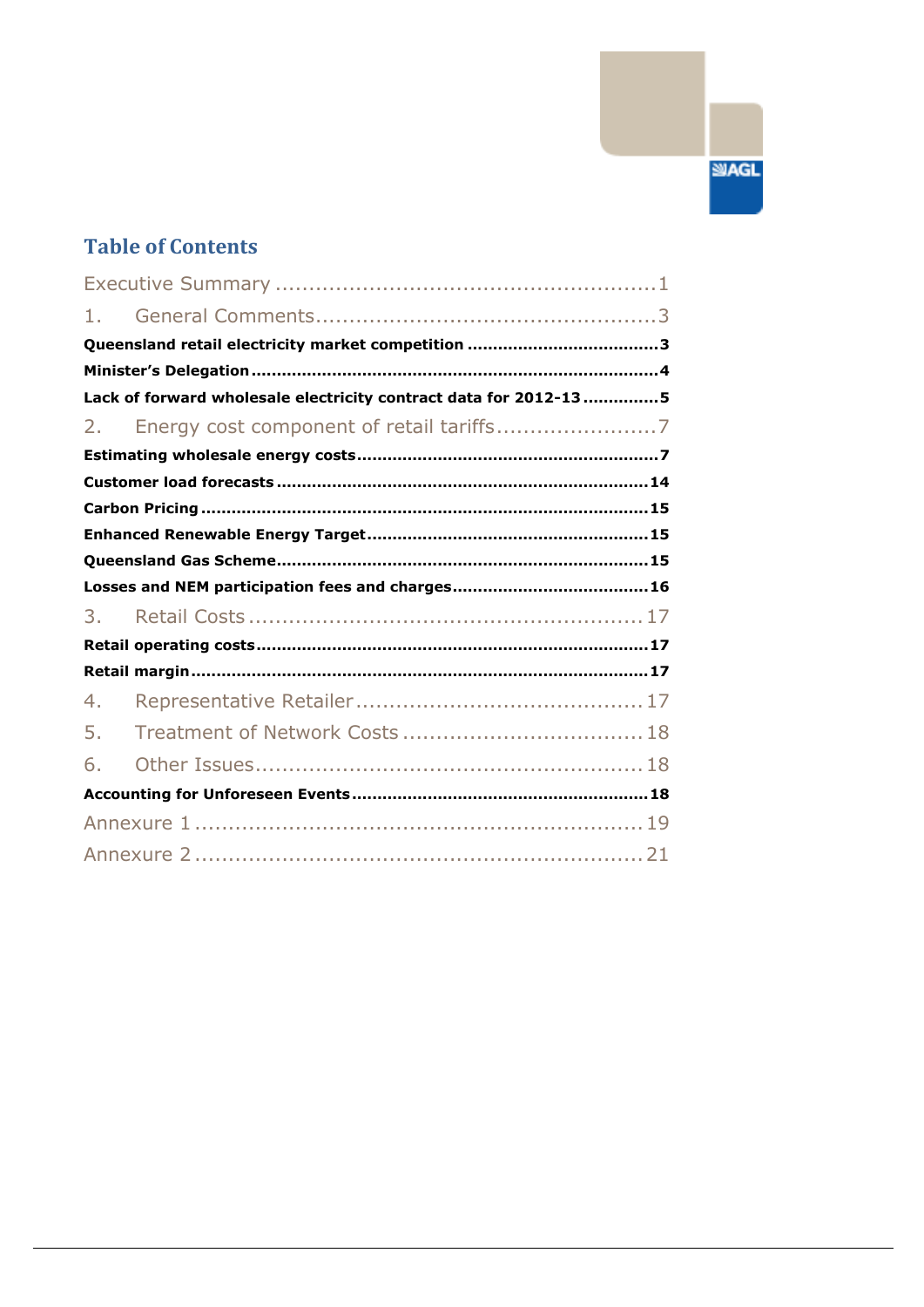# <span id="page-2-0"></span>Executive Summary

AGL welcomes the opportunity to provide feedback on the Review of Regulated Retail Electricity Tariffs and Prices – Draft Methodology Paper (*Draft Methodology Paper*). AGL looks forward to continuing to work closely with the QCA through the next stages on the process to set the 2012-13 notified prices.

# **Energy Cost Component**

AGL understands that the QCA has decided to move to a methodology using actual market data for the relevant year as the basis. AGL has consistently maintained that an 'LRMC as a floor' approach is the most robust and desirable for a number of reasons. However, due to the lack of robust market data necessary to apply a market-based approach, the QCA have adopted the 'Annual Price Distribution' (APD) as the preferred approach for 2012-13. The QCA and ACIL have dismissed using LRMC for a number of reasons which are discussed further below.

As discussed at some length in the QCA Workshop held on 25 November 2011 (*QCA Workshop*), the APD methodology has significant flaws. AGL, and indeed other retailers do not believe that the methodology is capable of assessing the costs a retailer would incur in supplying electricity in a particular year. Further, this methodology is extremely reliant on a very large set of assumptions, including 'behavioural' assumptions as to the bidding strategies of generators in the NEM. The APD approach is acknowledged by ACIL and the QCA to be reliant on 'black box' modelling, which will inevitably create concerns in respect of transparency and veracity of results.

The issues in respect of the availability of market-data are a product of the transition to a 'carbon priced' economy – these issues will abate and the QCA will have available to it robust market data for use in a market-based methodology. In these circumstances, it must be considered sensible to adopt an LRMC methodology for this year, rather than seek to develop another contentious methodology, which is not appear suited to the stated purpose, and suffers from the transparency and assumption issues outlined above.

AGL addresses the concerns raised by ACIL and the QCA in respect of LRMC in the body of the submission, but in short, AGL is firmly of the view that none of these criticisms can be considered to place LRMC at any disadvantage relative to the APD. The LRMC approach has been used in the past by the QCA, is used by other jurisdictional regulators, and is understood and widely accepted by industry participants. While LRMC is also a modelled approach, there is a public and robust set of assumptions underpinning LRMC that are the product of industry consensus, which have also been used in the past by the QCA and other jurisdictional regulators. Further, LRMC models used by various economists are considered to be relatively 'vanilla' and their results do not diverge to any great degree. Similarly, since the objective of price regulation within a contestable retail market is to set a default tariff or 'safety net', AGL does not believe that there is anything in economic theory that would suggest the use of LRMC for this purpose is inappropriate.

AGL does not resile from its view that LRMC as a floor is the most appropriate, but acknowledges that the QCA has not accepted these arguments in the past. However, in the circumstances articulated above, AGL is firmly of the view that LRMC should be used as the methodology for this transitional year.

In the event the QCA seek to persist with the APD approach, notwithstanding the significant flaws identified in the QCA Workshop, AGL reiterates the views expressed by retailers that: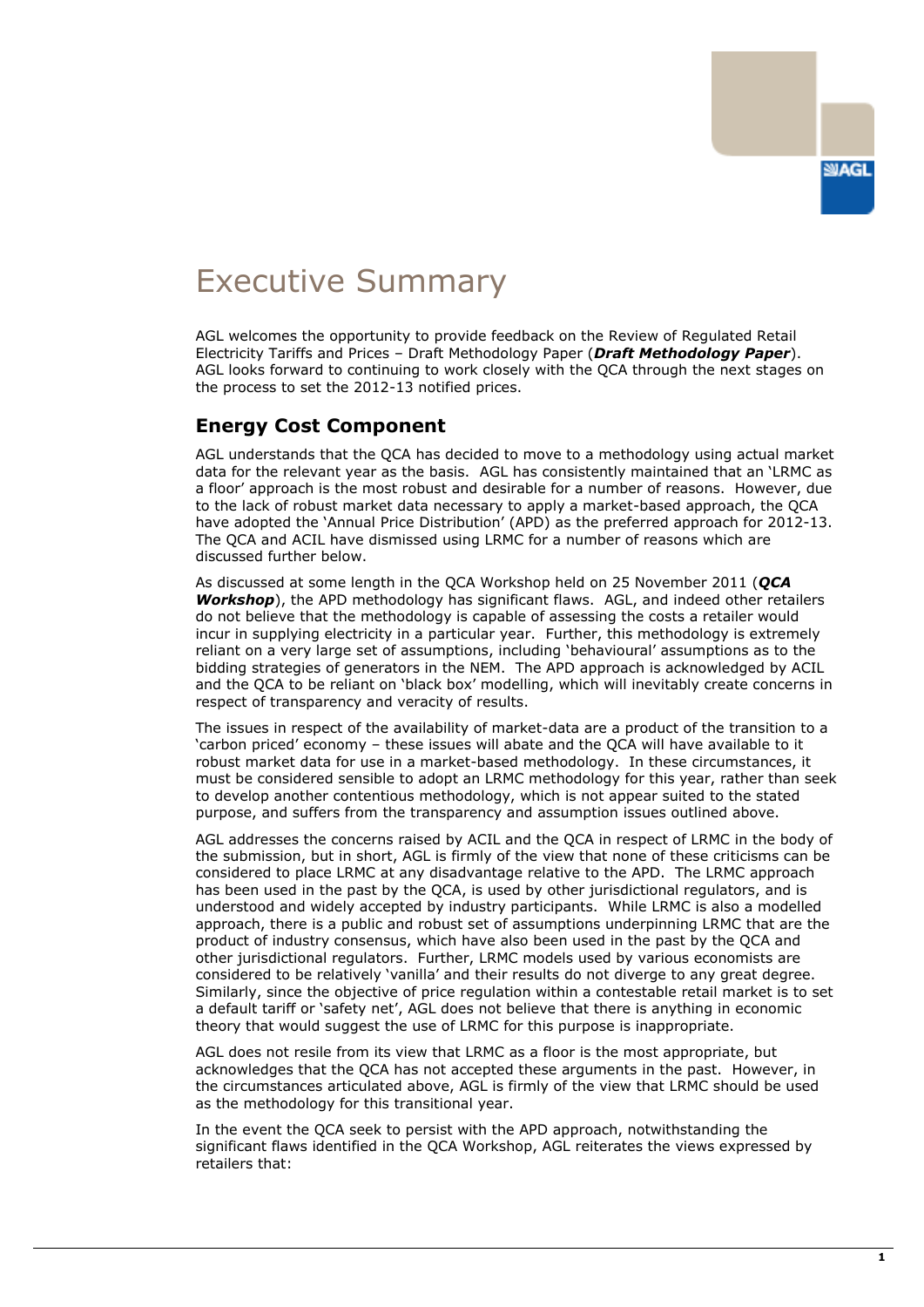

- In determining a 'representative retailer's' costs the mean of an historical price distribution (adjusted for weather and outages) has no relevance, and if there is a point on the curve that is considered 'appropriate' it must be significantly higher along the curve in order to account for the manner in which retailers view and manage risk. AGL agrees that the appropriate point on the distribution curve is likely to represent a cost within the 90-95<sup>th</sup> percentile; and
- In seeking to account for the costs of carbon a 'representative retailer' will incur, ACIL and the QCA should adopt the AFMA pass-through clause formulation of 'Average Carbon Intensity x Carbon Reference Price'. It is inappropriate to use a 'modelled pool price' outcome to seek to identify the cost retailers incur, and only serves to exacerbate the flaws that exist in the APD model.

Due to the large amount of data used in the APD approach and the uncertainty of the range of outcomes that could be generated by this approach AGL strongly suggest that if this approach is taken forward that the QCA engage with retailers on the application of the approach prior to the release of the Draft Determination. If it is possible to release the data (i.e. load traces, generator outage matrices, price distributions etc) prior to the Draft Determination then this would provide retailers with a chance to discuss with the QCA as to whether the outcomes of the approach are reasonable.

Further discussion of the steps involved with this approach is provided in Section 2.

## **Representative Retailer**

AGL is of the view that in order to establish an appropriate framework for developing regulated retail tariffs the representative retailer should be set on a new entrant basis. Assuming that a representative retailer is an incumbent retailer with economies of scale could restrict the ability of retailers to compete if allowances are based on the largest retailers with greater efficiencies due to their large customer base.

Conversely, if the representative retailer is to be deemed an incumbent supplier with economies of scale, then the real-world constraints of maintaining an investment-grade credit rating should also form an important part of the analysis, especially as it relates to market risk tolerances and the consequential working capital requirements of the retailer.

## **Pass-through mechanism**

AGL note that the Delegation to the QCA to determine 2012-13 notified prices does not appear to provide any allowance for a cost pass-through mechanism (price adjustments within the 2012-13 tariff year) or a catch-up mechanism (cost impacts from a previous year in the subsequent tariff year). AGL is concerned that this leaves retailers with an asymmetric and increased level of risk which should be acknowledged within notified prices.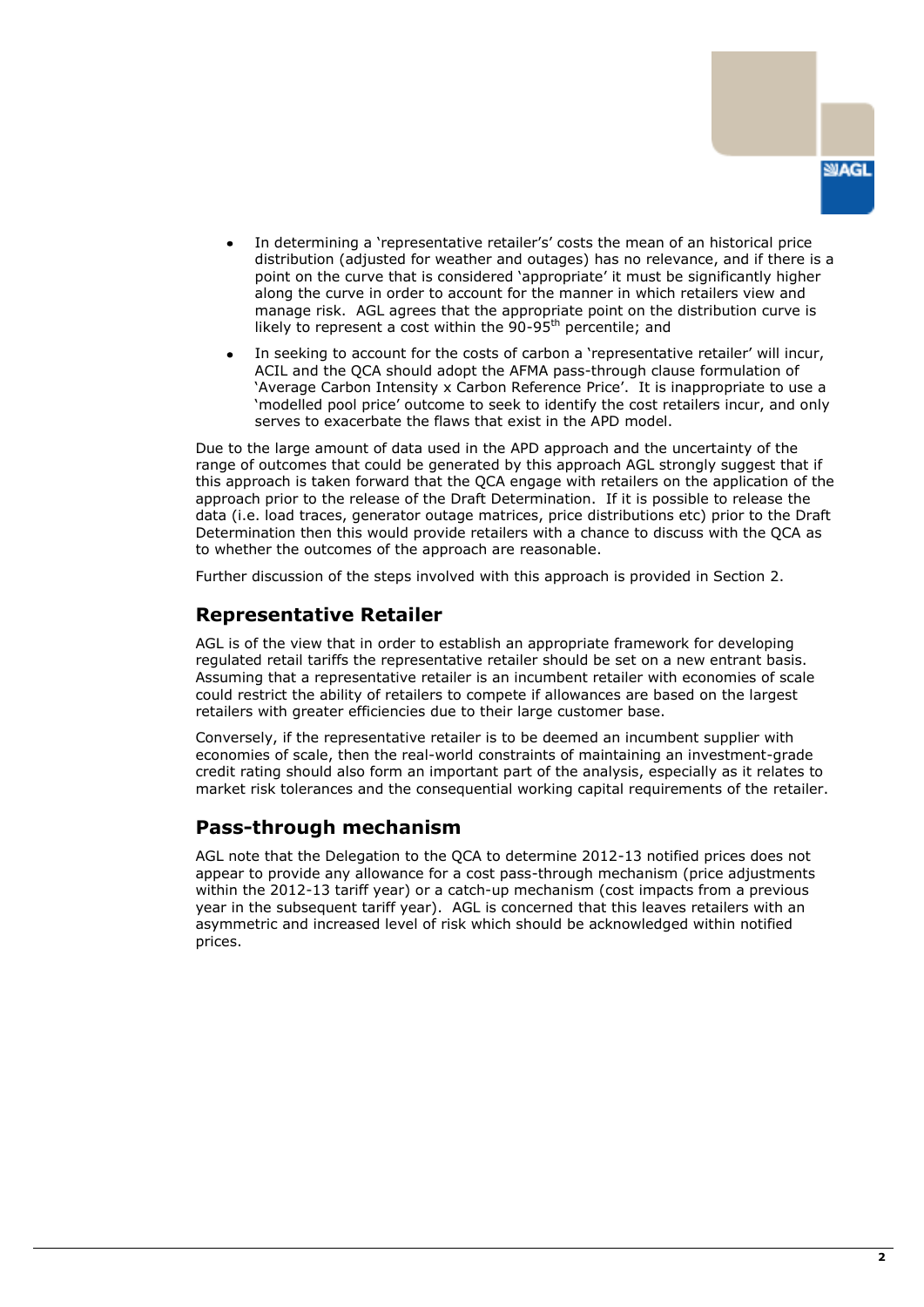

# <span id="page-4-0"></span>1. General Comments

AGL Energy Ltd (AGL) welcomes the opportunity to provide comments to the Queensland Competition Authority (QCA) on the *Regulated Retail Electricity Prices 2012-13 – Draft Methodology Paper November 2011* (*Draft Methodology Paper*) and the supporting report by ACIL Tasman (ACIL) *Draft methodology for estimating energy purchase costs, Draft methodology for estimating the energy purchase costs for each retail electricity tariff for Queensland in 2012/13, November 2011* (*ACIL Report*).

# <span id="page-4-1"></span>**Queensland retail electricity market competition**

AGL noted in it's submission to the QCA's *Review of Regulated Retail Electricity Tariffs and Prices – Issues Paper, June 2011* (*Issues Paper*) that the review of electricity prices in Queensland should be framed with respect to the policy objectives of full retail contestability, and in the interests of the market as a whole.

The QCA appear to acknowledge the impact of setting notified prices on the level of retail competition in Queensland. In Section 2.2 of the *Draft Methodology Paper*, the QCA state that it "does not appear...that the level of competition is deficient<sup> $t$ </sup>, and while no suggestion was made that the level of customer switching is excessive this seems to infer that the current level of competition is appropriate. AGL note that in the public workshop conducted by the QCA on 25 November 2011 representatives of the QCA appeared to confirm this view by noting that current levels of discounting in market contracts by retailers were appropriate.

On this basis, AGL wish to highlight to the QCA that if 2012-13 tariffs are set at a level that reduces retailers ability to offer competitive market contracts then levels of competition will almost certainly drop and any benefits experienced by customers in the short and long term will likely reduce. AGL note that at the public workshop it was highlighted by at least one '2<sup>nd</sup> tier' retailer that if 2012-13 tariffs were set at a level that reduced current margins available to retailers then they would be required to consider whether they would compete in the Queensland retail electricity market. AGL believe that a significant drop in tariffs would result in this type of reaction in the market and in turn further reduce the activity of other retailers to offer discounts and innovative products from the notified prices.

Over recent years Queensland retail electricity competition levels have been amongst the highest in the world. In 2010 the Queensland residential electricity market was identified as the fourth most competitive in the world<sup>2</sup>. Figure 1 highlights the impact on competition that regulated pricing processes can have on the market.

-

<sup>1</sup> Queensland Competition Authority, *Draft Methodology Paper, Regulated Retail Electricity Prices 2012-13 (November 2011)*, page 11.

<sup>2</sup> VaasaETT, *World Energy Retail Market Rankings Report 2010*, 2010, p.12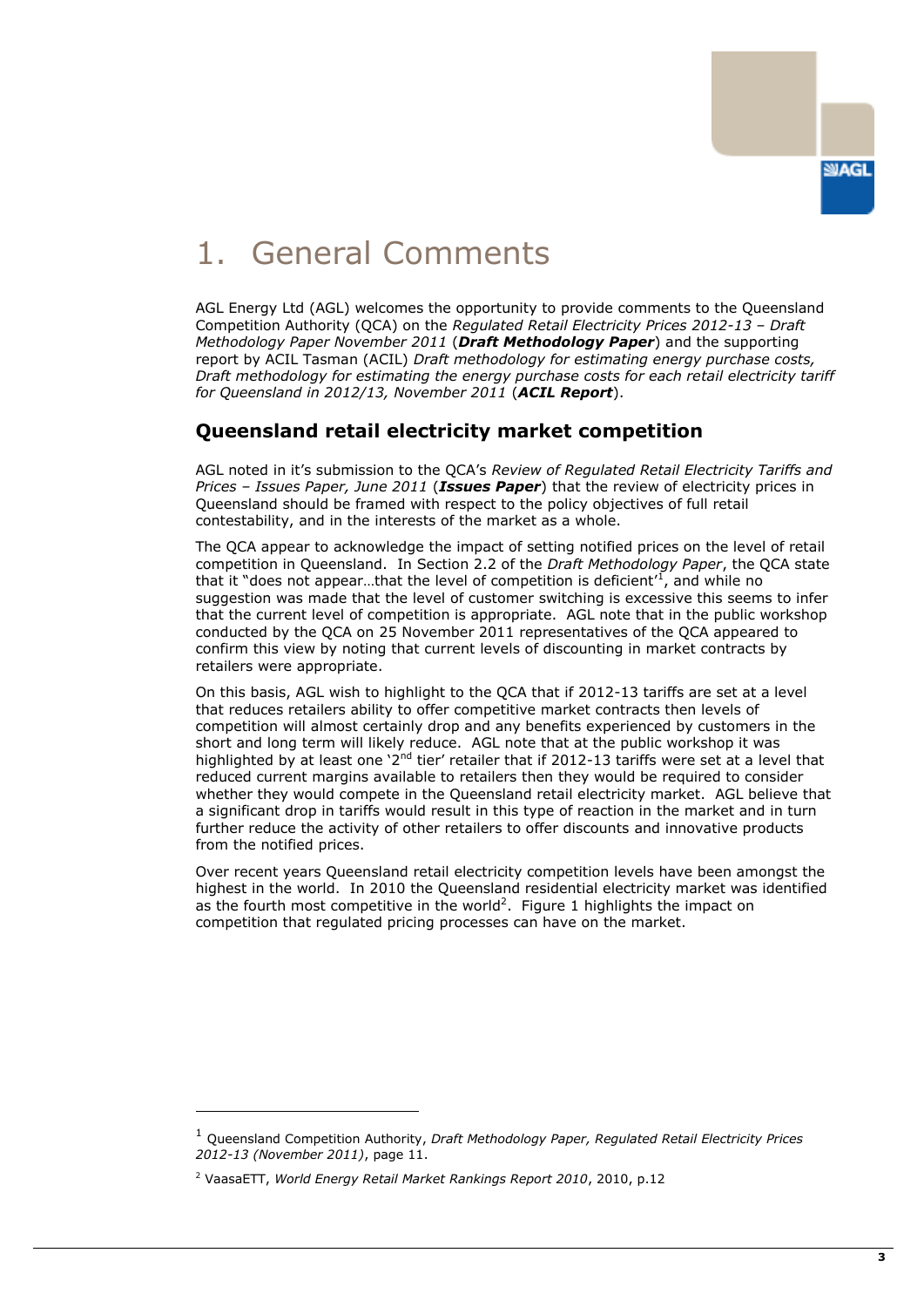

**Figure 1 –National vs. Queensland Electricity Customer Churn**

Figure 1 represents the latest data on customer churn in the Queensland market compared with the National average. Since AGL's submission in August 2011 to the QCA *Issues Paper* customer churn rates in the Queensland retail market have dropped significantly, and this has in turn affected the National average. AGL believe this reduction in customer churn is due to retailers cutting down on marketing activity in Queensland following the release of the QCA's *Issues Paper* and the uncertainty over forward margins that it has created. AGL have not identified any other significant events during this period that would have affected retailer sentiment other than the release of the QCA's document on calculating notified prices. This highlights the dynamic nature of retail electricity markets that operate in conjunction with a regulated electricity pricing regime.

## <span id="page-5-0"></span>**Minister's Delegation**

Under the Electricity Act 1994 Section 90AA(1) the Minister for Energy and Water Utilities (the Minister) has provided the QCA with a Delegation to determine regulated retail electricity tariffs (notified prices) to apply from 1 July 2012 to 30 June 2013. The Delegation includes a Terms of Reference which sets out a range of matters to be considered by the QCA, consultation requirements and timing of publishing. The Minister also provided a cover letter to the Delegation which sets out the Government's view in relation to the Delegation itself.

AGL acknowledges that the QCA is bound by the requirements of the Delegation and the Electricity Act 1994. However, it appears that in information published by the QCA to date that items within the Delegation are not being considered in the manner which they were possibly intended.

#### *Actual costs of supplying electricity*

The Terms of Reference (TOR) (within the Delegation) lists a number of 'matters' that the 'Authority should ensure its price determination has regard to' including 'the actual costs of supplying electricity'. AGL is concerned that there is a risk that the QCA and it consultants, ACIL Tasman (ACIL) have focussed on this requirement to have regard to the 'actual costs of supplying electricity' to the exclusion of other matters required by the TOR (i.e. discussion of competition below) and the intent of the Minister's cover letter e.g. the cover letter notes that in making their Determination, the QCA should consider that 'the cost of energy component should seek to balance the long term need for maintaining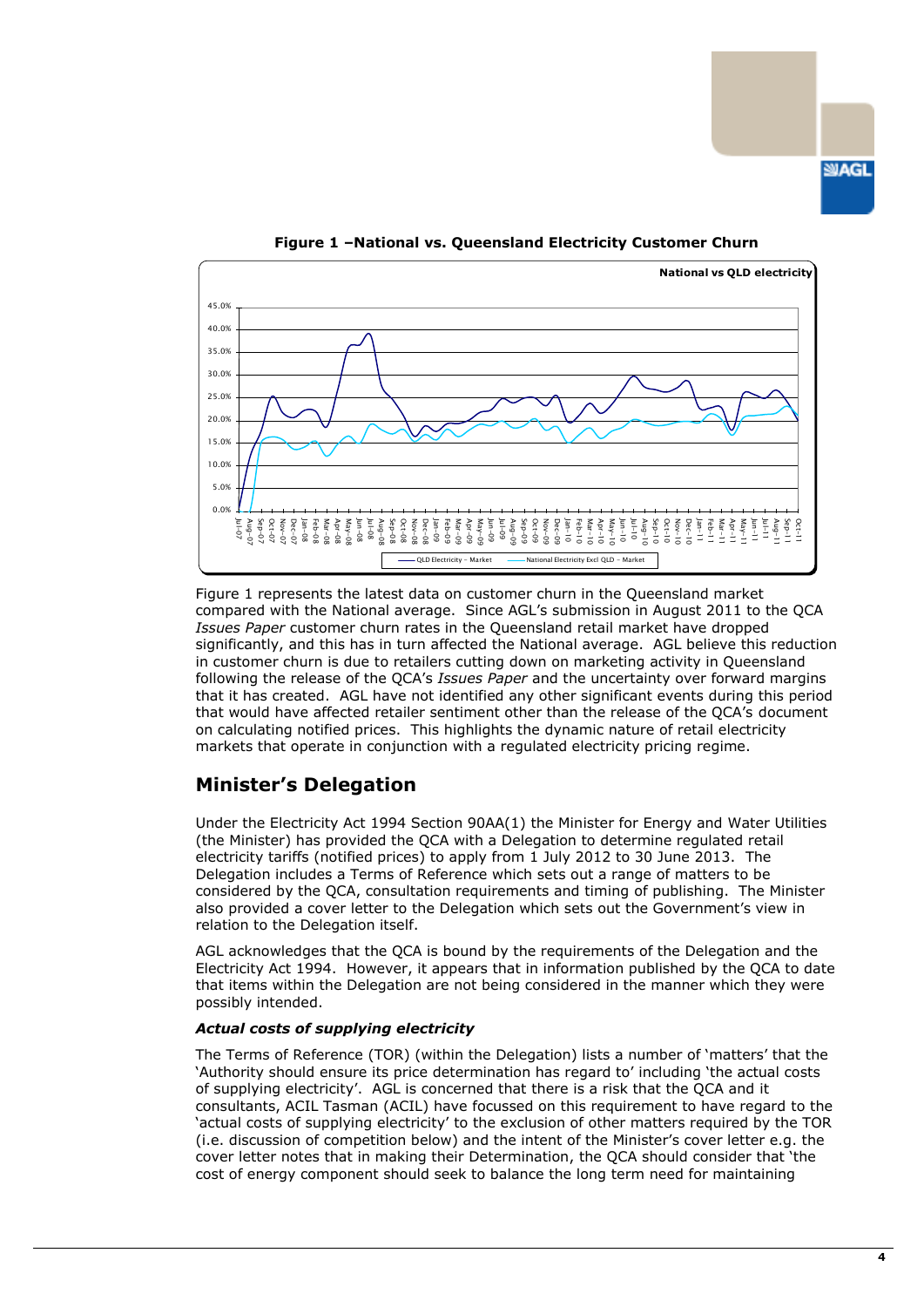

pricing stability with ensuring customers are not subjected to unnecessary price volatility in the short term'.

AGL would also note that where the TOR requires the QCA to consider the costs of a 'representative retailer', the 'actual costs' must actually be a 'benchmark cost'. If the QCA attempt to set 'cost reflective' tariffs, as described by ACIL, this runs the risk of not meeting the other requirements of the Delegation which reflect that it is a 'benchmark cost' being derived, not the actual costs of one particular retailer.

#### *Effect of the determination on competition in the Queensland retail electricity market*

The Terms of Reference require the QCA to have regard to the impact of the determination on competition in the Queensland electricity retail market and to ensure that where possible 'consumers have the opportunity to benefit from competition and efficiency in the marketplace'. AGL is firmly of the view that the best way to promote efficiency in the market is to ensure that notified prices support competition in the retail market. Any attempt by any regulator to determine 'the efficient' or 'the actual' cost carries a significant risk that this will underestimate the costs incurred by retailers in the market, and have the effect of precluding competition. Therefore, the establishment of the 'efficient' price is best facilitated by setting the notified priced price using a 'safety net' approach so that retailers compete to set this 'efficient' price. AGL understand the price setting approach is complicated by the Maximum Uniform Tariff (MUT) policy applied to the Ergon region, however attempting to set the 'actual' costs will not make this complicating factor any less manageable.

#### *Retail costs*

The Delegation notes:

*The Authority is also required to determine an appropriate retail margin giving consideration to any risks not compensated for elsewhere*

The QCA has expressed a desire to deal with risks appropriately through the relevant components of the cost stack. AGL agree with this approach, in particular we believe that risks associated with the WEC must be accounted for adequately in the approach taken by the QCA. AGL note that where this is not able to be accounted for in these components the QCA should consider these risks within the retail margin. AGL provides a more detailed discussion of retail margin in Section 3.

## <span id="page-6-0"></span>**Lack of forward wholesale electricity contract data for 2012- 13**

As discussed in AGL's previous submissions to the QCA and in the QCA Workshop, AGL remains of the view that there is not a set of robust public data on which the QCA or ACIL can base a 'market-based' methodology on for the 2012/13 year. AGL would be pleased to discuss this with the QCA in the event other retailers present the QCA with options that AGL has not previously considered.

AGL notes that in the QCA Workshop two different 'data sources' were suggested by other retailers:

Use of AFMA data. AGL is of the view that the AFMA data prior to 1 July 2011 could not be used as it is not a 'carbon exclusive' price. That is to say, prior to 1 July 2011, the AFMA price is a mixture of with and without carbon prices. AGL also notes that the AFMA data is not 'traded' data in the same way d-cypha data is;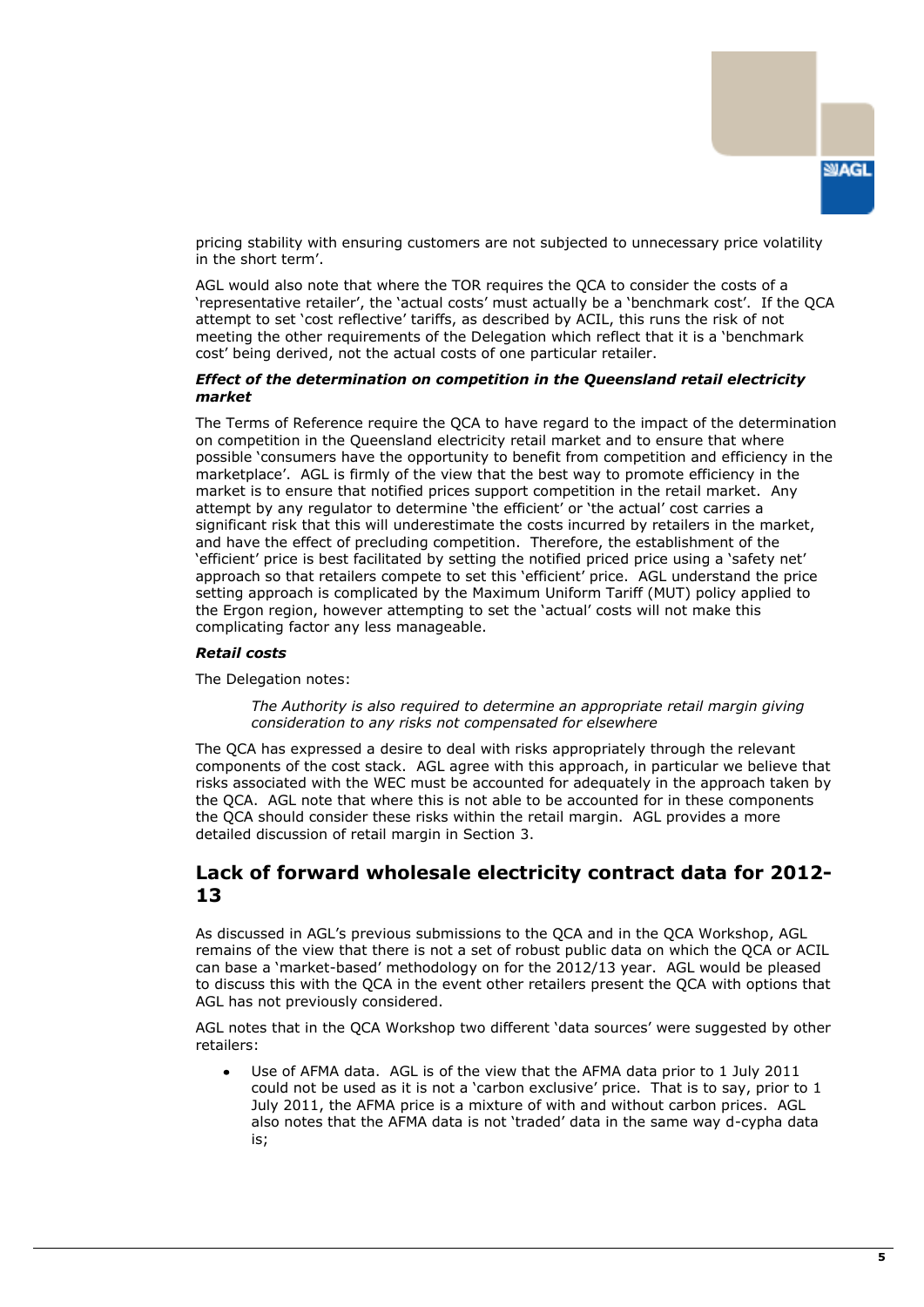

- Use of internal retailer hedge book data. AGL does not believe that this data is capable of providing the QCA or ACIL with useful data, nor that it is appropriate to use such data:
	- o Retailers, particularly large retailers, use a combination of strategies and products to manage their risk. These will involve vertical integration (through ownership or master-hedge arrangements), inter-regional hedging, shaped products and weather derivatives to name a few. It would be difficult in the extreme to analyse this information for the purpose of identifying the retailer's cost in supplying a sub-set of its load, let alone providing the QCA or ACIL with a 'representative retailer cost'
	- $\circ$  The QCA and ACIL cannot focus on the costs incurred by an individual retailer – they must seek to identify a cost incurred by a representative retailer.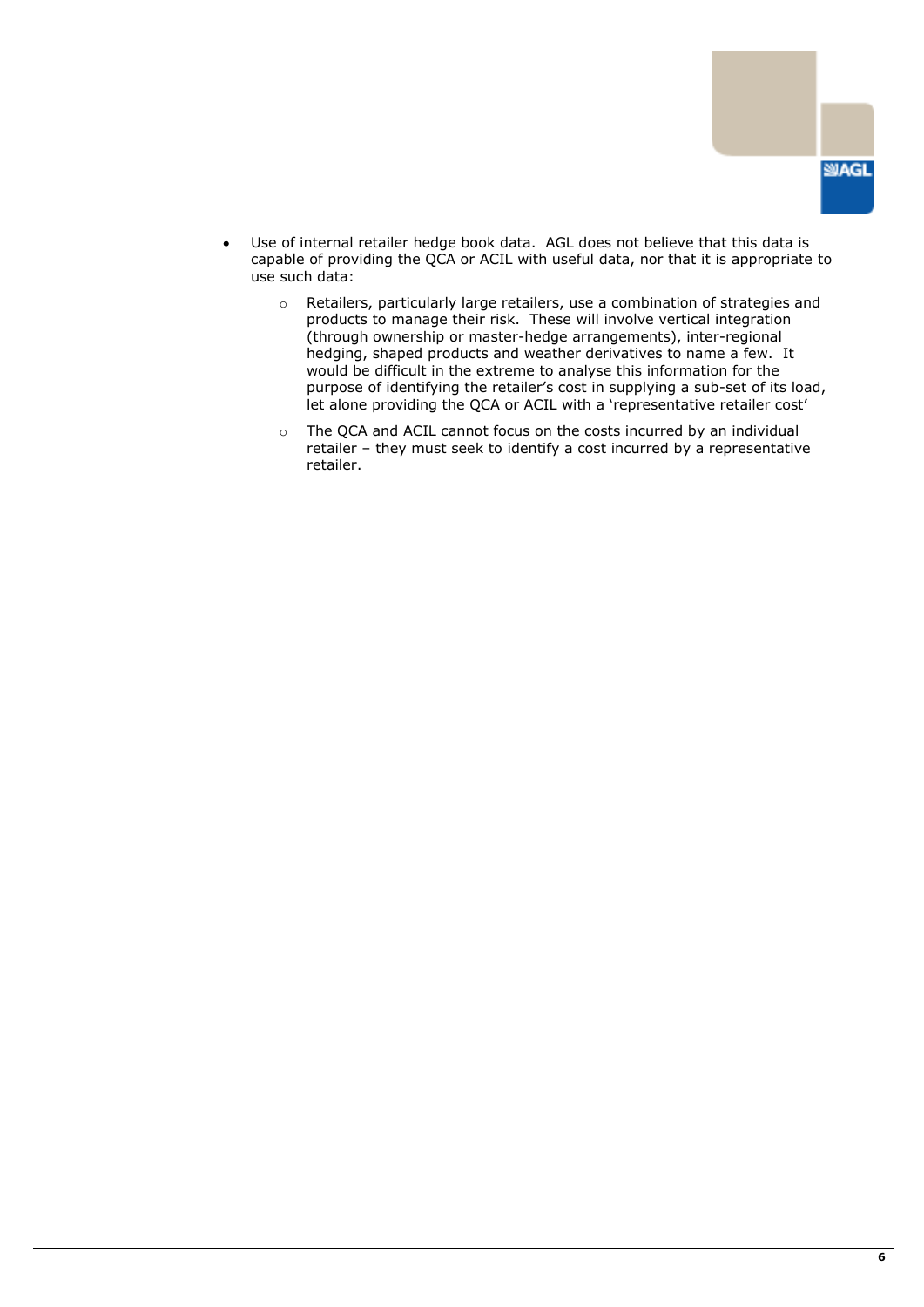# <span id="page-8-0"></span>2. Energy cost component of retail tariffs

# <span id="page-8-1"></span>**Estimating wholesale energy costs**

AGL understands that the QCA has decided to move to a market-based methodology, using actual market data for the relevant year as the basis. AGL has consistently maintained that an 'LRMC as a floor' approach is the most robust and desirable for a number of reasons. Due to the lack of robust market data necessary to apply a marketbased approach, the QCA have adopted as the preferred approach for 2012-13 an 'Annual Price Distribution' (APD).

As discussed at some length in the QCA Workshop held on 25 November 2011, the APD methodology has significant flaws. AGL, and indeed other retailers do not believe that the methodology is capable of assessing the costs a retailer would incur in supplying electricity in a particular year.

The issues in respect of the availability of market-data are a product of the transition to a 'carbon priced' economy – these issues will abate and the QCA will have available to it robust market data for use in a market-based methodology. In these circumstances, it must be considered sensible to adopt an LRMC methodology for this year, rather than seek to develop another contentious methodology, which is not appear suited to the stated purpose, and suffers from the transparency and assumption issues outlined above.

In this Section, AGL address the following:

- Discussion of the reasons used by the QCA and ACIL to dismiss LRMC compared to the Annual Price Distribution approach;
- The practical advantages of using an LRMC approach to set 2012-13 prices;
- The significant limitations of the APD approach and the unsuitability of other proposed approaches for setting 2012-13 notified prices; and
- Not withstanding AGL's strong preference for using LRMC, the additional steps that would need to be taken to amend the approach to ensure that it appropriately values a 'representative retailer's' costs.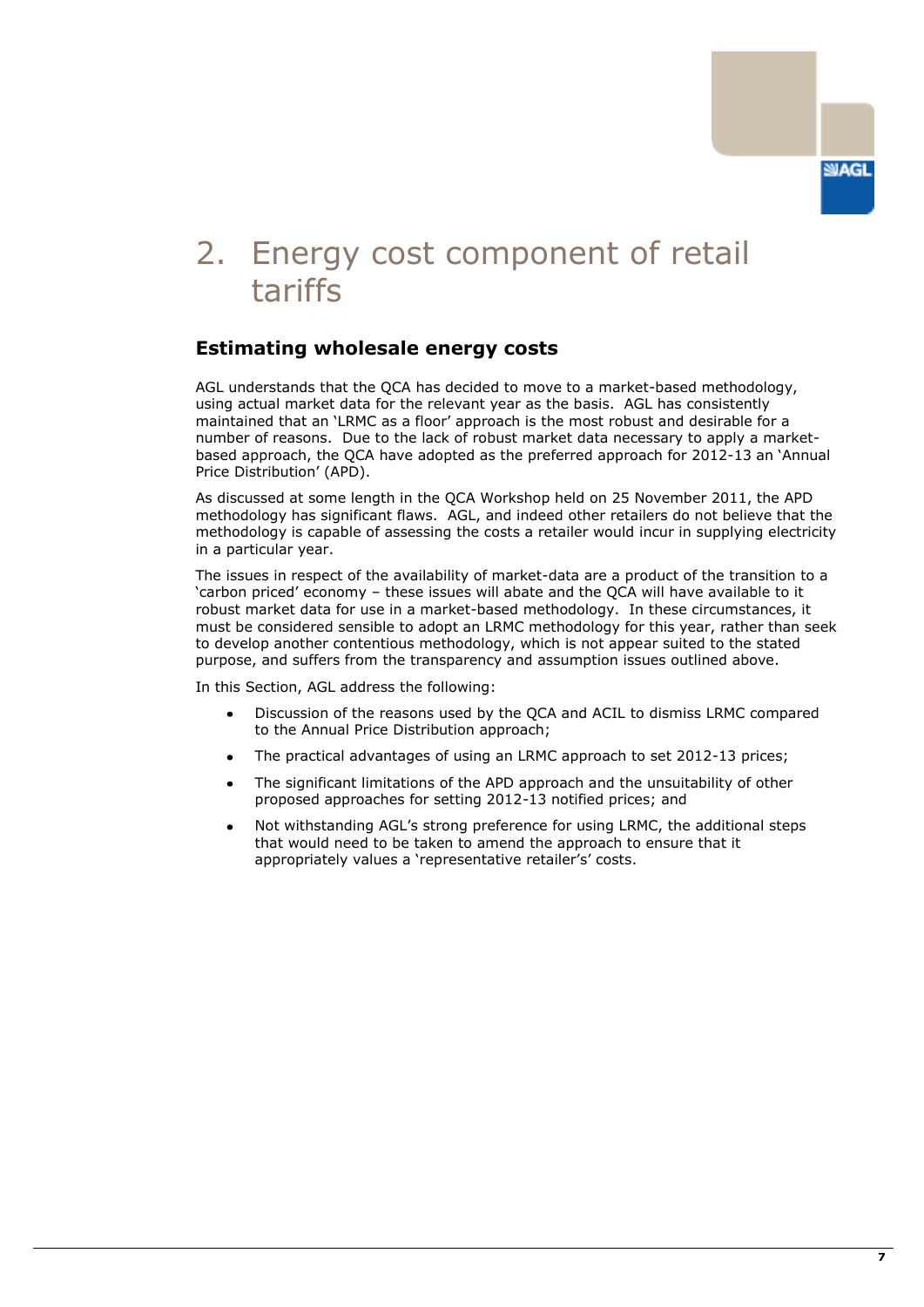

#### **Comparison of LRMC critique with Annual Price Distribution approach**

In the *Draft Methodology Paper* a range of issues were noted regarding the incompatibility of using an LRMC approach with setting a regulated retail electricity tariff. AGL believes that these criticisms are often overstated, and in-fact the same criticisms can be applied to the preferred APD approach. AGL has addressed issues raised in the *Draft Methodology Paper* by stakeholders<sup>3</sup> and the OCA itself<sup>4</sup> and the discussed their relevance to the APD approach:

- 1) *LRMC of generation is a theoretical concept and may not reflect the actual costs faced by retailers*
- All of the proposed approaches for estimating the WEC involve theoretical concepts. It is not possible that a regulator can set the actual WEC for a period when retailers are operating in the uncertain environment of a deregulated energy-only wholesale market with a high market price cap. While it can be argued that the LRMC of a 'greenfields' generation mix is a theoretical concept, the LRMC of the technologies which make up the generation mix is not a purely theoretical concept. The modelling approach, including assumptions and data inputs, that is used to model LRMC are widely used by industry to assess the costs needed to be recovered by new-build generation plant over the life of the asset. Since the market model is based on a Uniform 1st Price Auction clearing mechanism, LRMC represents the price that is sufficient to encourage timely investment.
- The APD approach is premised on an entirely theoretical basis i.e. that a distribution of spot price outcomes represents what a retailer might be willing to pay for energy over a year, and that the mean of this distribution is the level at which a retailer would pay, which in turn suggests that retailers approach their risk with a view to the 'maximum spend' rather than a view to the level of risk they can or will incur. This is not how retailers approach risk, a fact that all retailers at the QCA Workshop noted. Retailers hedge for 'low probability-high impact' events in the wholesale market, and as this methodology has no reference to contract prices that will be paid, this methodology will not reflect the costs that retailers will pay in the relevant year.
- In attempting to set 'cost reflective tariffs by splitting out load traces within the LRMC the APD approach ignores retailers settlement of non-interval metered customers on the NSLP load. If this approach is used by the QCA it could result in cross-subsidisation of tariffs within the NSLP as some customers will pay higher rates than others while the retailer costs related to the load shape premium will remain the same. Even if the QCA provided detailed data on how the split of costs within the NSLP has been carried out, using the NSLP for all relevant customers would deliver a more appropriate result.
	- *2) Calculating the LRMC of generation is opaque as it requires the Authority to rely on a consultant's 'black-box' model*
- Calculating the LRMC of generation is not opaque. While it does require the use of a specialist model to determine the mix of generation to meet the required load at the least-cost, the modelling approach is widely used by industry and wellunderstood. The LRMC models are relatively 'vanilla' in their application, and the assumptions that are fed into the model are well-understood. The QCA (along

-

<sup>3</sup> Queensland Competition Authority, *Draft Methodology Paper, Regulated Retail Electricity Prices 2012-13 (November 2011)*, page 22.

<sup>4</sup> Ibid. page 23.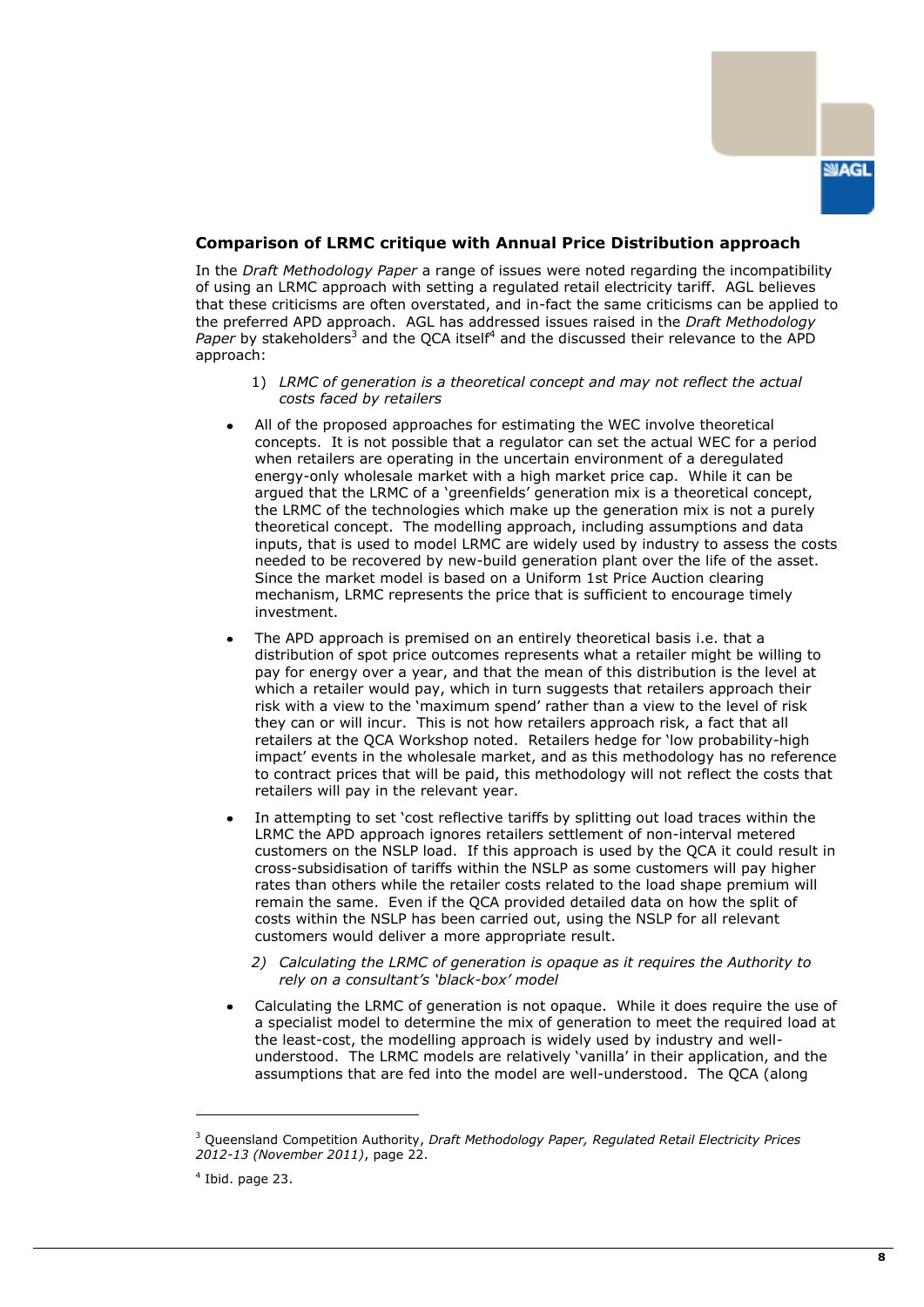

with the NSW and South Australian jurisdictional regulators) has used LRMC in the past, it has consulted on the methodology, inputs and assumptions and consequently AGL believes that there is a broad range of stakeholder support for this approach.

- Calculating a retailer's WEC using the APD approach completely opaque. The reliance on a proprietary pool price model and the assumption of how a retailer might account for risk from a spot price distribution entirely relies on the view of a single consultant. AGL would strongly argue that the APD approach is the least transparent and most 'black-box' approach suggested. AGL notes that the assumptions underpinning such a model would include bidding behaviour, shortrun marginal costs and levels of hedging for generators, as well as transmission assumptions including interconnector limits and intra-regional constraints. All of these would need to be consulted and agreed upon.
	- *3) LRMC is an estimate of generation costs rather than the cost to a retailer of purchasing wholesale electricity*
- As noted above, AGL is very firmly of the view that the APD does not represent the costs to a retailer of purchasing wholesale electricity, and again notes that the APD methodology is largely the same as that used to develop a NPV of a generator over a long term horizon (e.g. 30 years). No evidence has been presented by the QCA or ACIL to prove that the APD approach represents the cost to a retailer to purchase wholesale electricity. In the QCA Workshop retailers were unanimous in their view that the APD is not a methodology that could replicate a retailer's cost. The assumptions which underpin the APD approach are so far removed from the risk management approach of retailers that retailers did not support this approach. Further discussion of the inadequacies of this approach are discussed later in this Section.
- In contrast, LRMC is capable of providing a proxy for the contract price, most particularly for long-term PPAs. As noted in the QCA Workshop, a significant limitation of the proposed 'market-based' methodology options is their inability to reflect the cost of bilateral contracts that retailers enter into with generators. LRMC provides a useful approach for setting a benchmark cost that a representative retailer would theoretically enter into to meet its load requirements.

#### **Practical Advantages of using LRMC for 2012-13 prices**

#### LRMC modelling assumptions and inputs

The methodology for calculating the LRMC of a particular load requires a range of inputs and assumptions to be set at the outset of the modelling exercise. The QCA has largely completed this exercise over recent years from consulting with stakeholder about the LRMC approach used in the BRCI. The QCA also know that ACIL will be able to complete the modelling in a timely and efficient manner. In AGL's view only a minimal amount of additional work would be required to amend the existing model so that it could be used in 2012-13, for example:

- A suitable set capital and O&M cost data was established as part of the 2011-12 BRCI. This data is developed by the QCA's consultants ACIL for the purposes of AEMO's National Transmission Network Development Plan (NTNDP) and has been widely consulted upon. Fuel costs were also consulted through this process and largely accepted by stakeholders;
- Other assumptions underlying the calculation of LRMC are well understood and were generally accepted for the purpose of modelling LRMC in the BRCI. These assumptions include using a 'greenfields' approach, modelling LRMC for a single NEM region, using an established mix of generation technologies and the inclusion of marginal reserve requirements.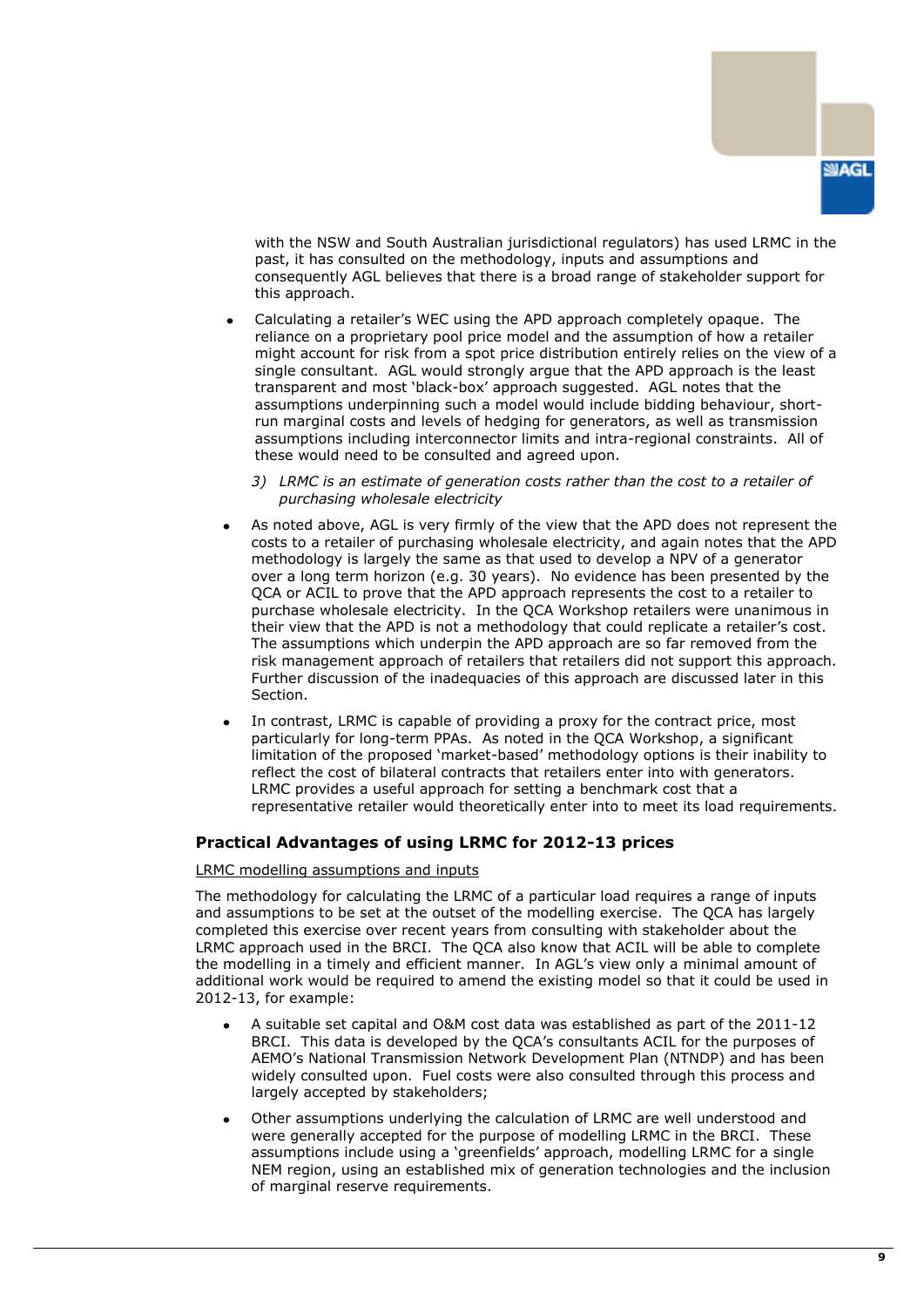

If the QCA were to proceed with this approach, AGL suggest that the QCA could seek comments on the assumptions and inputs as part of the Draft Determination. If stakeholders have particular views on the assumptions or inputs used they can make this known and the QCA can consider whether to amend their modelling in developing the Final Determination.

AGL has taken the opportunity to provide its views on relevant key assumptions and inputs in Annexure 1. of this submission. If the QCA, or it's consultants, have any queries or questions on this information AGL would be pleased to provide any additional clarification.

#### **Limitations of the Annual Price Distribution and other approaches**

AGL has significant concerns with the proposed annual price distribution (APD) approach as it is proposed by the QCA and ACIL.

#### Basis for approach

AGL is of the view that the basis for the APD approach does not appropriately account for a retailer's short-term risk exposure in the wholesale electricity market and therefore will underestimate the amount at which a retailer would be willing to purchase energy.

The APD approach uses individual tariff load traces for a base year, adjusts these loads for weather and outage scenarios then develops pool prices for each data year (based on the current supply mix) and a corresponding annual average pool price distribution. The mean of this distribution is used to represent the level at which retailers are willing to purchase energy accounting for weather and outage risk. An additional 1.15% premium is added to the mean to represent the time value of contracts and other risks not included.

On this basis, the approach appears to make no assumption on the level of actual contract prices, but on the other hand it assumes that because retailers are only willing to purchase energy at a single point on a distribution, then if resulting contract prices are higher than this point on the distribution then a retailer would take the risk of not purchasing additional contract cover.

This approach does not reflect the way in which retailer's manage their risk exposure. It would appear to more closely align with the way a generator might seek to forecast their long term revenue i.e. forecast pool prices based on a range of weather and outage scenarios to determine the average revenue the generator will receive over the life of the asset. This aligns with AGL's understanding that the APD approach assumes that retailers and generators will accept the same risk profile when it is well understood that their risk profiles are entirely different, and not least countercyclical. This assumption fundamentally misrepresents the manner in which retailers must manage their wholesale electricity risk exposure i.e. the approach implies that retailers are willing to go into the market unhedged load above a certain cost, whereas in reality retailers do not have an unlimited amount of working capital on hand to meet these exposures.

#### Retailers purchase energy at the mean of weighted pool price distribution

In a volatile wholesale electricity market, such as the NEM, retailers with large loads attempt to minimise their exposure more like an insurance company's treatment of risk than a simple 'value-at-risk' day-trader. That is, the risk focus is on significant or catastrophic risk events to a level determined by Board mandated risk policies. The risk policies for retailers seek to insure against 'high impact-low probability' events which have the potential of exposing a retailer without sufficient cover to high costs if left to source electricity from the pool. This approach was further highlighted in the QCA Workshop by other retailers that described how they hedge their electricity costs to cover up to 1 in 20 year events.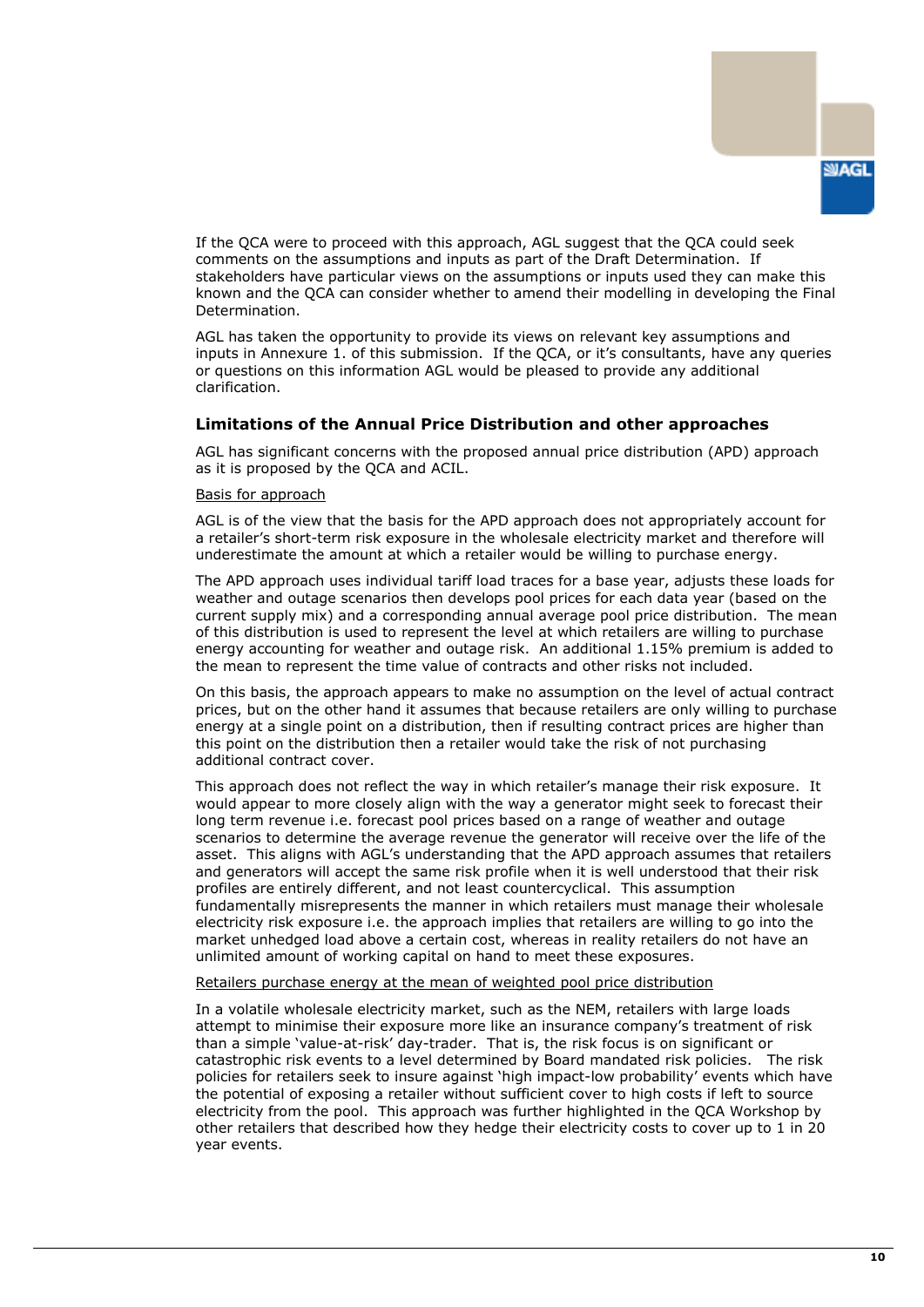

AGL does not understand the basis on which ACIL has recommended to the QCA that retailers would be willing to purchase energy at the mean of the price distribution generated from the 820 load traces. This assumption does not appear to have any basis in finance theory or actual retailer practice.

#### Pool price modelling - Assumptions

-

The APD approach relies on ACIL's *Powermark* pool price model to forecast the movement of pool prices in responses to changes in forecast demand. It is the reaction of the model to these different load traces that provides the distribution of annual average load weighted prices. AGL do not believe this process is appropriate for several reasons:

- The difference between the median of the distribution and the mean is meant to reflect the premium for weather and outage risk. AGL does not believe there is any basis for this assumption;
- AGL also does not believe the constructed distribution is likely to be reflective of the true range of pool outcomes facing retailers. In particular all loads are chosen ultimately derived from a single year of (scaled) loads, and 'high impact low probability' effects have been excluded, as discussed later;
- AGL seeks to understand in detail the outage scenarios that form the extreme end of the distribution. AGL would be concerned if 'outlier' events have been removed from the distribution, as these are the very events that a retailer is concerned by in considering and managing risk; and
- AGL is concerned that using this approach the premium for weather and outage risk that a retailer is exposed to heavily relies upon a proprietary model, and in fact does not reflect how a retailer manages its risk.

Using a proprietary model such as *Powermark* can be appropriate in some regulated pricing contexts i.e. forecasting a pool price to settle out actual contract prices in a market-based approach. However, it should be acknowledged that the assumptions which underpin the model will influence the outcome of the modelling. If these assumptions are not transparent and therefore cannot be tested then stakeholders will be unsure as to whether this represents a reasonable approach. For clarity, this is not intended to be a criticism of ACIL's model per se, but of the use of proprietary models in general, particularly in circumstances where LRMC has been dismissed as a viable methodology on the basis it is a 'theoretical concept' and reliant on a modelled result.

Modelling future pool prices requires the model to predict behaviour of generators in the market under new conditions. AGL is concerned that with changes resulting from the consolidation of Queensland Government generators in 2011 and the introduction of the carbon pricing mechanism from 1 July 2012 that generator bidding incentives may have changed, and therefore bidding behaviour under these new conditions will not match historic bidding behaviour set in the model. Under these new conditions a number of assumptions in the model based upon historical generator behaviour will need to be reassessed i.e. impacts on regional inter-connectors with changes in generators short run marginal costs. The uncertainty associated with this type of modelling exercise in a notified price setting process would necessitate detailed consultation with stakeholders to explain how the model has generated particular outcomes.

AGL also note that the level of generator contract cover assumed in the model will affect the bidding behaviour of generators, a conclusion that ACIL had recently demonstrated in their work for the esaa in 2011<sup>5</sup>. AGL suggest that in developing these assumptions ACIL

<sup>5</sup> ACIL Tasman, *National Electricity Market Modelling, projecting changes to prices with changes to electricity contracting levels, Report prepared for the Energy Supply Association of Australia*, August 2011.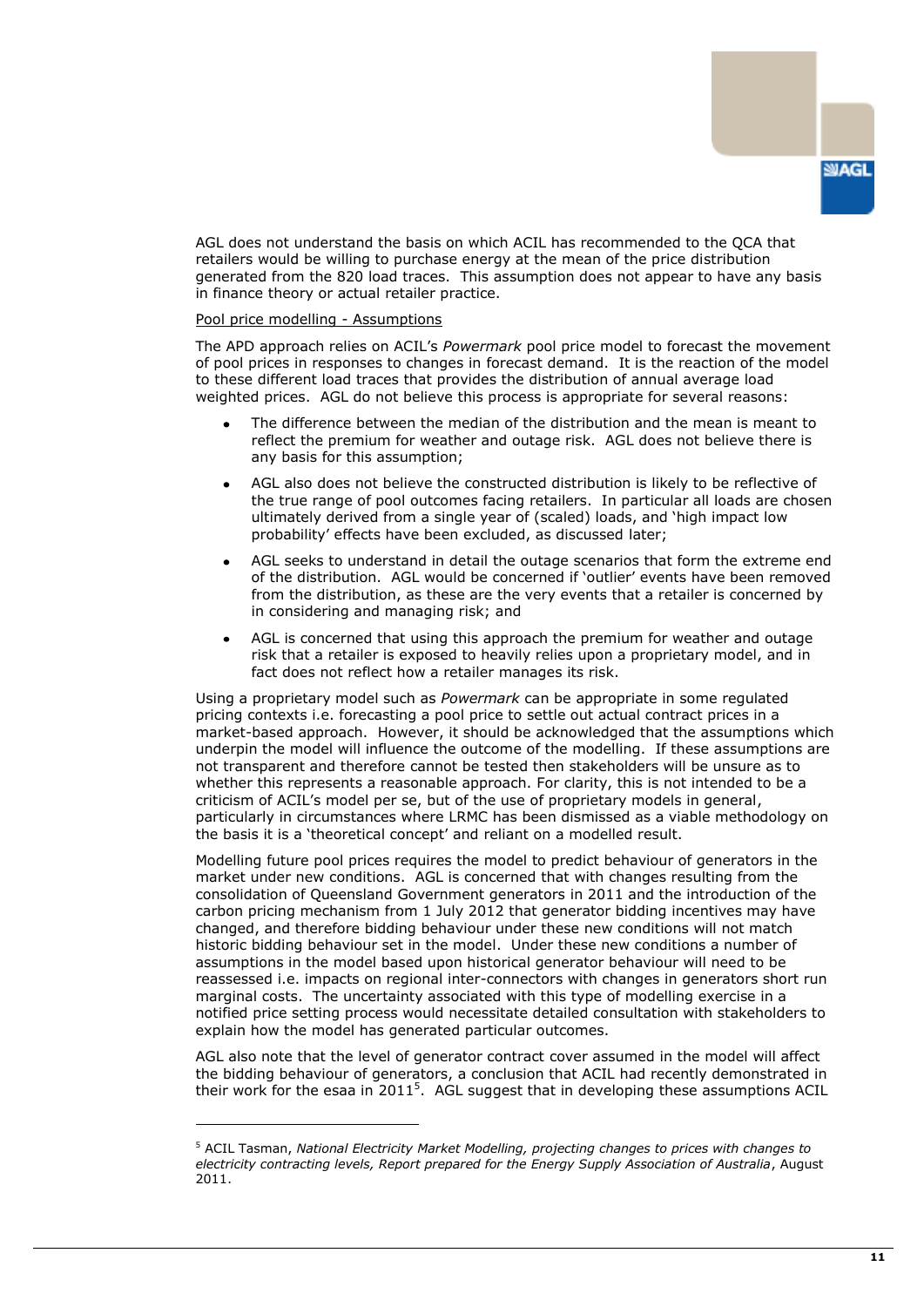should not consider historical levels as representative of the way that generators might seek to maximise their revenue in this period of uncertainty.

#### Pool price modelling - Carbon

It appears that the allowance to reflect a retailer's exposure to the costs of the carbon pricing mechanism is based on the additional cost in the average pool price assumed by ACIL's pool price model in seeking to model the impact of the scheme from 1 July 2012. AGL notes in this respect that there have been a large number of attempts to model the impact of the carbon price on the NEM pool price, and an extremely wide range of results. This issue has been the subject of intense debate, and ACIL's view is one in a very broad range of views.

The electricity industry arrived at a consensus on an appropriate 'pass through' provision for standard contracts. The AFMA pass-through clause has been used by market participants to hedge against carbon risk so that forward contracts can continue to be traded. This clause includes an allowance for carbon to be passed through based on the AEMO carbon dioxide equivalent intensity index, otherwise known as the average carbon intensity (ACI) in the AFMA clause, calculated over a specified time period, multiplied by the carbon reference price for the period. The ACI effectively represents the NEM intensity. This was considered by the industry to be reflective of the likely impact of the carbon price on the pool price. More importantly, however, this is the benchmark cost additional to 'black' contract prices that will be passed through to retailers entering into bilateral or OTC contracts.

As demonstrated above retailers are currently exposed to carbon costs based on the AFMA contract pass-through clause. By estimating an allowance within the WEC for the cost of carbon using pool price modelling the QCA run the risk of underestimating the cost of carbon to retailers. This, in turn, could exacerbate one of the fundamental shortcomings of the APD approach, that is, assuming an amount from the price distribution at which retailers will risk having unhedged load exposed to pool prices. By underestimating a retailer's costs for carbon, this would lower the amount on the price distribution at which a retailer would be willing to accept the risk of having unhedged load, further exposing that retailer's load to the pool price. AGL suggest that an outcome where a retailer is assumed to be taking on more risk exposure in a period which there could be greater price volatility is not justified.

Even if the APD methodology is used to determine the 'black price', the ACI x carbon reference price should be used to determine the carbon pass through.

#### Level of uncertainty of outcome

In using the APD approach to set notified prices for a future period one of AGL's major concerns is the lack of certainty around the WEC amount that will be calculated from the methodology set out by ACIL. As this approach is not used by retailers to assess their average revenue and the inputs and assumptions are not transparent it is very difficult for retailers to even estimate the WEC amount that might be generated. This poses significant problems for a company attempting to forecast future revenues and plan their business activities.

#### Additional risks not addressed in APD approach

In Step 7 of the APD approach ACIL describe the process for determining a premium to account for other costs and risks associated with energy purchase. On page 19 of the ACIL Report four factors are identified that 'are likely to influence energy purchase costs', however each of the factors are considered to have no additional impact on the contract cost that the APD approach is seeking to quantify.

AGL suggest that this step highlights a critical deficiency with the APD approach, that is, it is does not appropriately reflect a retailers cost associated with managing their risk exposure for a particular load. As noted above, the APD methodology actually makes no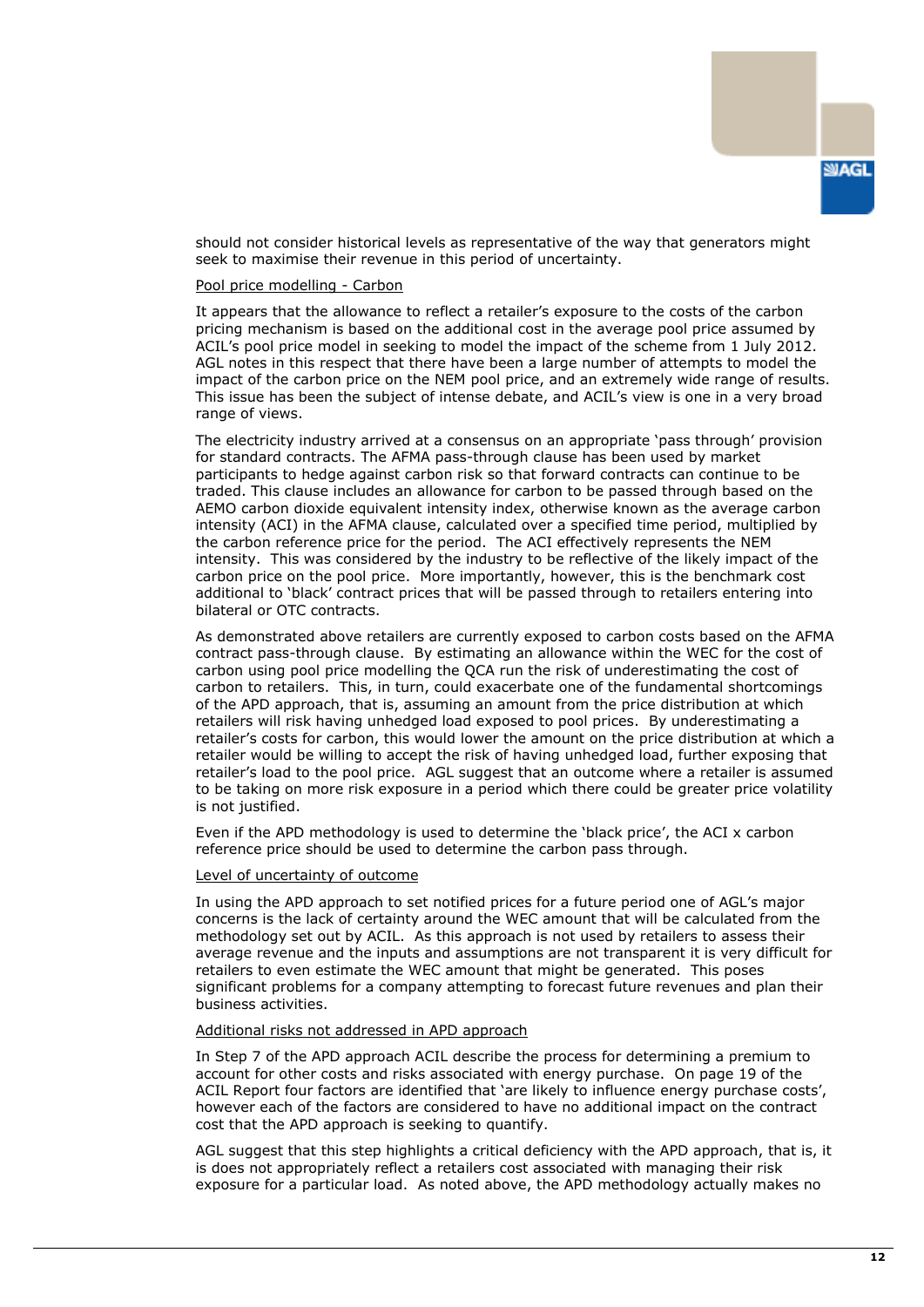

assumption as to contract prices, but rather simply assumes that if the contract prices are more expensive than suggested by the pool price forecast, then retailers will simply take more risk and take a greater proportion of their load to the pool. AGL notes in this respect that it does not agree there is the relationship between the forward contract prices and the distribution of pool price outcomes that this model assumes.

In the ACIL Report (page 19), three additional risks are noted for consideration, however each are dismissed as having no impact on contract costs for a retailer in 2012/13. AGL does not believe the following assumptions are valid:

#### *1) Different risk profiles of counter-parties will not add to retailer costs*

ACIL assume that counterparties to hedge contracts with retailers have the same risk appetite as retailers. This assumption implies that all participants in the market have the same risk profile/appetite and therefore there is a single price that participants would be willing to buy/sell at over the period.

This is clearly not the case in the NEM given the asymmetric distribution of NEM wholesale prices. The nature of the short-term markets means that at any one time there is only one price at which a retailer can buy or sell regardless of its risk appetite. For example, Retailer A might be less risk averse than Retailer B, as a result Retailer A may pay a higher price for a contract than Retailer B would because they want to remove their risk and are willing to give up margin to do so. All other things being equal the seller of that contract will always prefer to sell at the higher price, so regardless Retailer B will still have to pay the market price set by Retailer A. This is very much the case in Queensland. While at times the regional supply/demand balance might result in prices lower than the historical average, periods of volatility either factors such as changed bidding behaviour or network events are common.

#### *2) Reactionary component of contracts will not add to retailers costs*

The assumption that this reactionary component will not impact a retailer's costs implies that a retailer has perfect foresight in the contract market and that they would not purchase any contracts with a reactionary component. As retailers are generally required by Board risk policies to incrementally update their hedge cover for future periods in order to spread their risk exposure there is limited discretion over whether a retailer can choose to avoid volatile pricing periods. On this basis, this assumption could result in an underestimation of the costs faced by retailers, and therefore an additional premium included to account for the reactionary component of contract prices.

#### Time value adjustment

ACIL have proposed the addition of a premium to the mean of the price distribution to allow for a time value adjustment. ACIL has valued the 'time value adjustment' as requiring an additional 0.5% allowance for 6 months. The total allowance is calculated using a hedge volume strategy applied over 36 months to come to a total 'time value adjustment' value of 1.15%.

The basis for valuing the time value adjustment as 0.5% of the mean of the price distribution is unclear. No justification economic theory or quantitative modelling is provided to describe how the 0.5% allowance has been derived. ACIL state that it is 'based on analysis of the historical time trend of annual contracts', however it is not clear how this is determined from historical contract prices and the pool price distribution used to calculate the WEC.

#### Other approaches

AGL has addressed limitations with a market-based approach and a 'hybrid approach' (as used in the BRCI) in previous submissions. AGL has briefly noted its previous arguments in Annexure 2.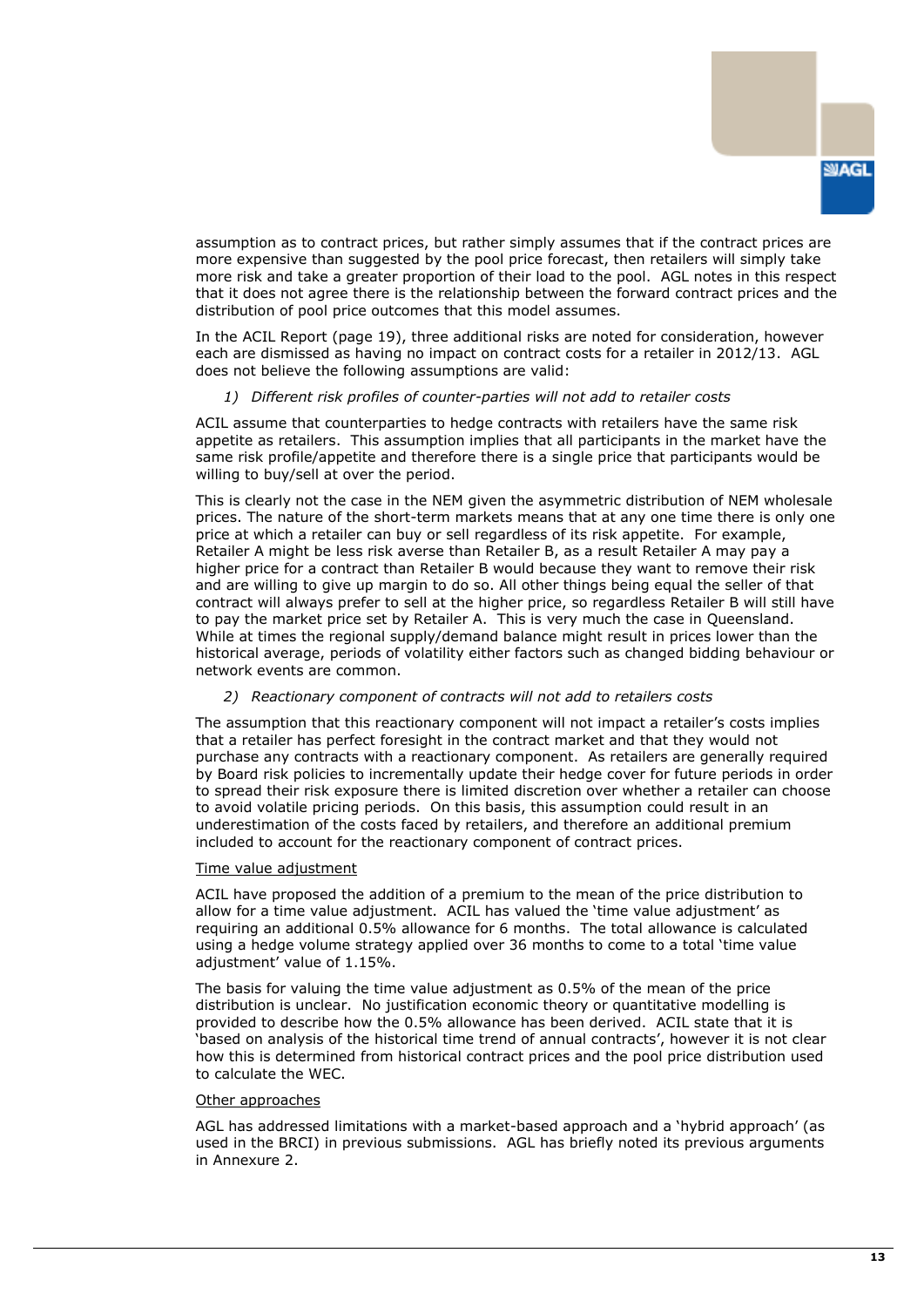

#### **Amendments to Annual Price Distribution approach**

AGL acknowledges that the QCA has a difficult task weighing up the concerns of a variety of stakeholders in setting the WEC approach. AGL remains of the view that an LRMC approach would be the most appropriate for notified prices in 2012-13. However if the QCA continue to view the APD as the preferred approach, then the following amendments must be made:

- AGL reiterates the comments that were made at the workshop that the appropriate point on the distribution curve must be at the  $90-95<sup>th</sup>$  percentile.
- In developing the distribution curve, ACIL and the QCA must:
	- o Ensure that the full range of possible outage events is considered. AGL would be extremely concerned if ACIL were considering the removal of 'outlier' events – it is these very events that retailers' risk management policies focus upon, and which drive the costs of appropriately managing risk.
	- $\circ$  Increase the allowance for residual risks faced by retailers beyond weather and random generator outages.
- The APD should only be used to establish the 'black' WEC, with the carbon pass through being established by reference to ACI x carbon price (as discussed above).
- The impact that the WEC outcomes from the APD approach would have on retail competition. A significant reduction in retailer margin from current levels will have a direct effect on whether retailers will continue marketing in Queensland and whether new retailers can be incentivised to compete.

Due to the large amount of data used in the APD approach and the uncertainty of the range of outcomes that could be generated by this approach AGL strongly suggest that if this approach is taken forward that the QCA engage with retailers on the application of the approach prior to the release of the Draft Determination. If it was possible to release the data (i.e. load traces, generator outage matrices, price distributions etc) prior to the Draft Determination then this would provide retailers with a chance to discuss with the QCA whether the outcomes of the approach are reasonable.

## <span id="page-15-0"></span>**Customer load forecasts**

AGL notes that in using a number of specific load traces for individual network tariffs the QCA is attempting to reflect the 'actual cost of supplying electricity'. As discussed earlier in the submission, for this outcome to be achieved the load traces need to represent the basis on which retailers settle these loads in the market.

AGL also note that any forecast of the NSLP (or loads which might be split out from within the overall NSLP) should account for the removal of customers using greater than 100 MWh p.a. from NSLP as these customers move off regulated tariffs and on to market contracts.

Under the ACIL's proposed APD approach it is proposed that each Energex retail tariff 2010-11 load and NEM Region load is adjusted to represent variation over 40 years of weather data. ACIL also note that the load for each NEM region is adjusted to match the AEMO 2011 ESOO forecast for 2012/13. AGL request that the QCA clarify whether the approach for adjusting the Energex retail tariff load traces to meet summer and winter peak demands is carried out on a consistent basis to the NEM Regions.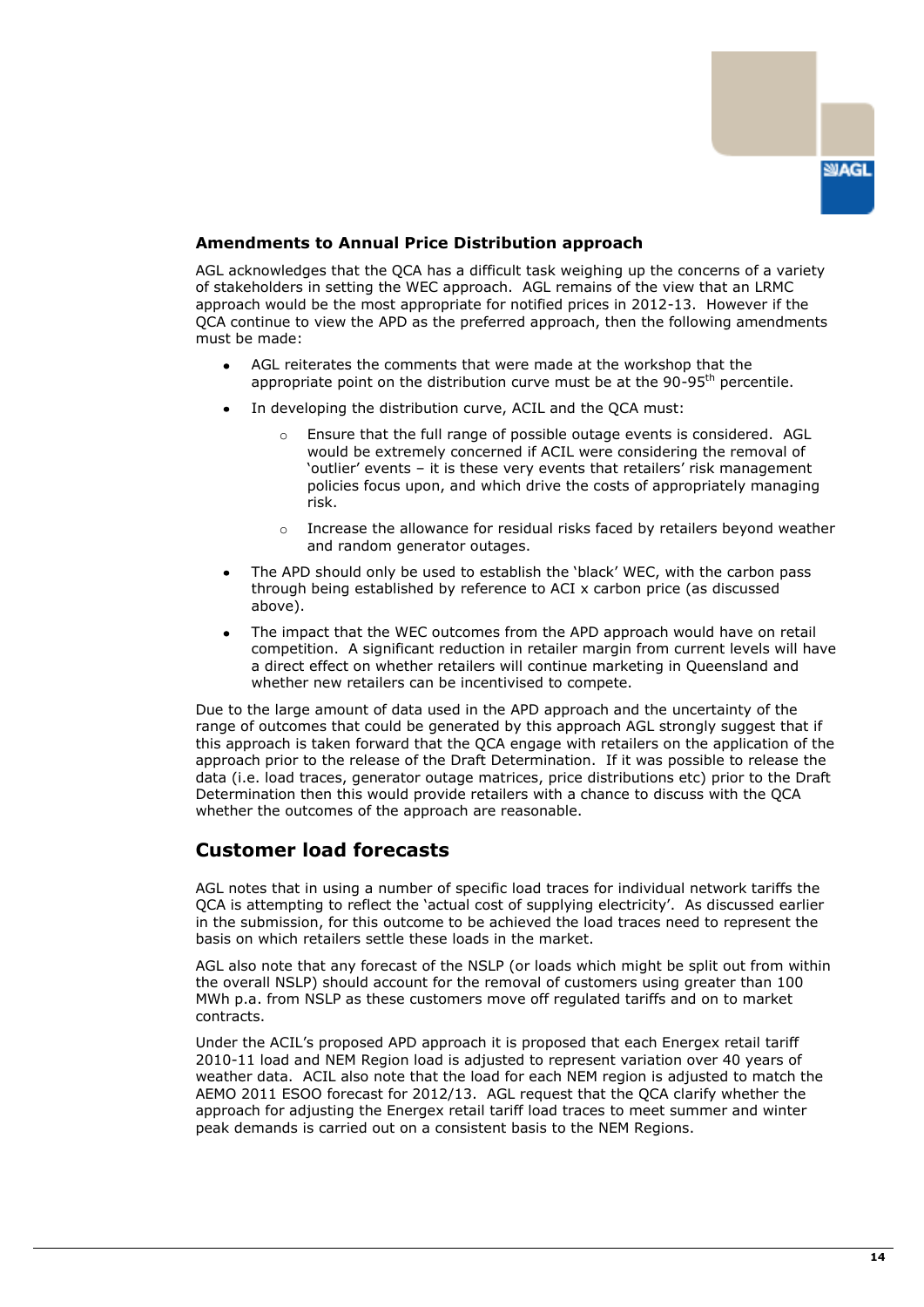

# <span id="page-16-0"></span>**Carbon Pricing**

QCA propose that as part of the preferred approach ACIL will run a set of carbon-inclusive and carbon-exclusive scenarios through their pool price model to highlight the impact that the carbon pricing mechanism will have on regulated retail electricity prices.

AGL is concerned that it appears unlikely that the costs faced by retailers in the 2012/13 will be reflected in the difference between the carbon-inclusive and carbon-exclusive pool prices. AGL has noted earlier the submission that retailers are exposed to forward contracts that include the AFMA will be exposed to a level of carbon pass-through calculated based on the ACI multiplied by the CRP. AGL is very firmly of the view that irrespective of what methodology is used to determine the 'black price' of the WEC, the carbon pass through should be calculated with reference to the ACI x carbon price.

# <span id="page-16-1"></span>**Enhanced Renewable Energy Target**

#### **LRET**

As per AGL's submission to the QCA *Issues Paper*, AGL is of the view that in determining the cost allowance for LRET compliance the QCA should consider the range of costs that would be experienced by a retailer sourcing LGCs not only from the market. Therefore AGL is of the view that in setting the allowance for a retailer's cost of compliance with the LRET scheme using the LRMC of compliance is the most appropriate approach in setting a regulated retail electricity price.

The QCA has dismissed this approach and proposes to continue with using a market-based approach as used in the 2011-12 BRCI. AGL requests that the QCA make the data available on LGC prices and any assumptions for the RPP clear and transparent as part of the Draft Determination.

## **SRES**

AGL notes that the nature of the SRES makes it very difficult for regulators to accurately forecast an accurate SRES allowance for a future period. AGL highlighted in its submission to the QCA Issues Paper the problem faced by retailers in 2011-12 when the SRES allowance in the regulated tariff was set based on an 2012 STP of 9%, whereas the latest published estimate of 2012 STP is 20.87%. Since the Issues Paper it appears that the final 2012 STP will be even higher than the previous ORER estimate, therefore leaving retailers unable to recoup their costs to comply with this scheme. In setting the 2012-13 SRES allowance AGL would highlight to the QCA the experience of 2011-12.

While AGL understands the reasons for the proposed approach of setting the 2012-13 allowance based on the published 2012 STP and the latest ORER estimate for the 2013 STP, AGL suggest that the QCA should acknowledge the risk that retailers are left with using this approach. This additional risk must be reflected in the WEC.

# <span id="page-16-2"></span>**Queensland Gas Scheme**

As noted in AGL's submission to the QCA *Issues Paper*, AGL is of the view that there is not sufficient liquidity in the GEC market to use the current market price as a proxy for the cost of compliance for retailers. AGL has provided a detailed discussion of the issues associated with using a market-based approach to estimate a retailer's cost of compliance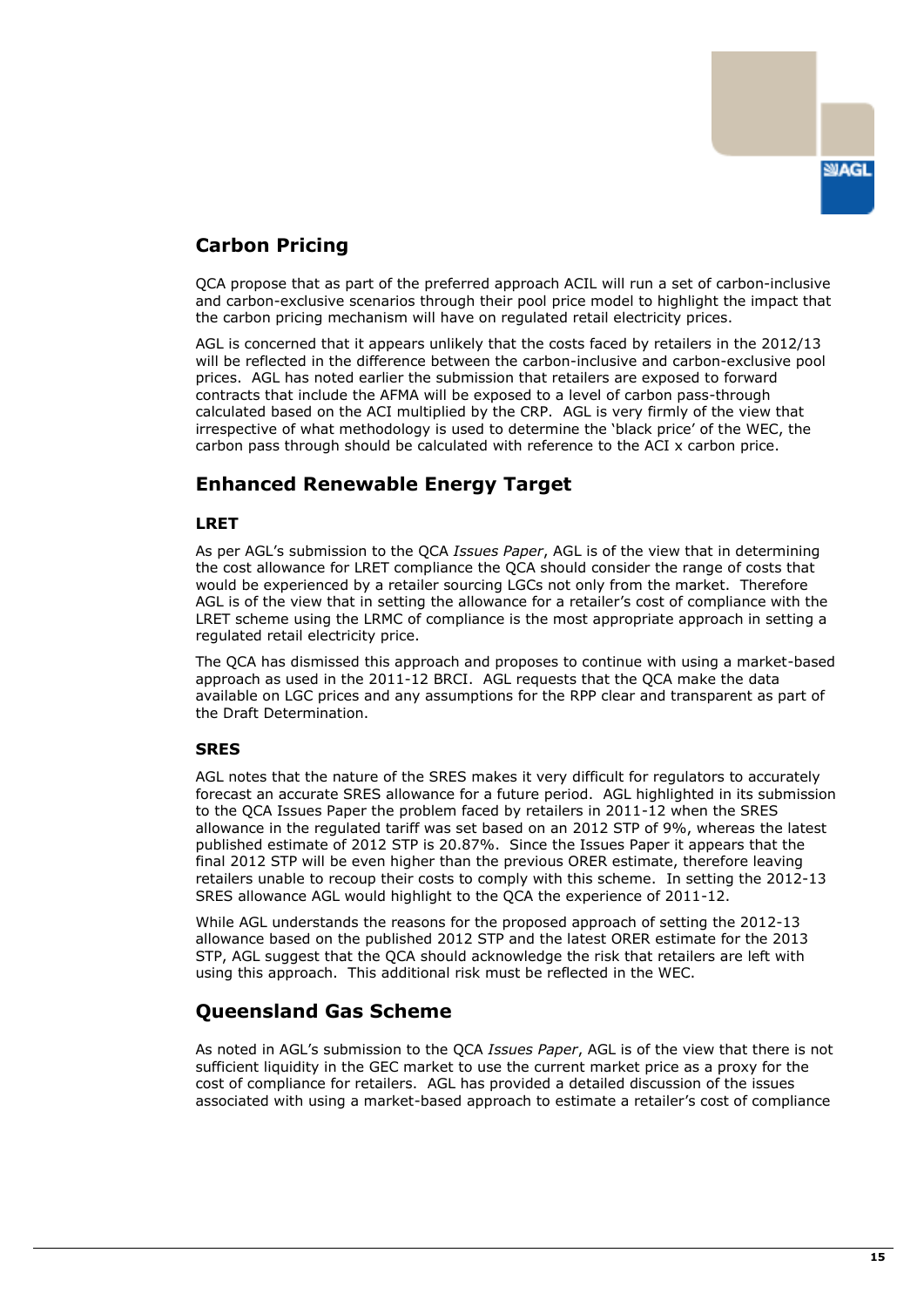

for the GEC scheme in AGL's submission to the *Benchmark Retail Cost Index for Electricity: 2011-12 (BRCI 2011-12) – Draft Decision*. 6

AGL note that the QCA has acknowledged retailers' concerns in regards to the lack of liquidity in the GEC market and proposes to use a longer period over which to sample GEC market prices. Not withstanding our previous comments on the lack of liquidity precluding the use of market contract data, using a longer sampling period should more accurately reflect a retailer's costs than the previous approach used in the BRCI 2011-12.

# <span id="page-17-0"></span>**Losses and NEM participation fees and charges**

AGL support the continuation of the approach the QCA had used in the BRCI methodology to assess the NEM fees and ancillary service charges.

-

<sup>6</sup> AGL Energy Ltd, *Benchmark Retail Cost Index for Electricity: 2011-12 – Draft Decision – AGL submission to the Queensland Competition Authority*, 20 July 2011. p.17–20.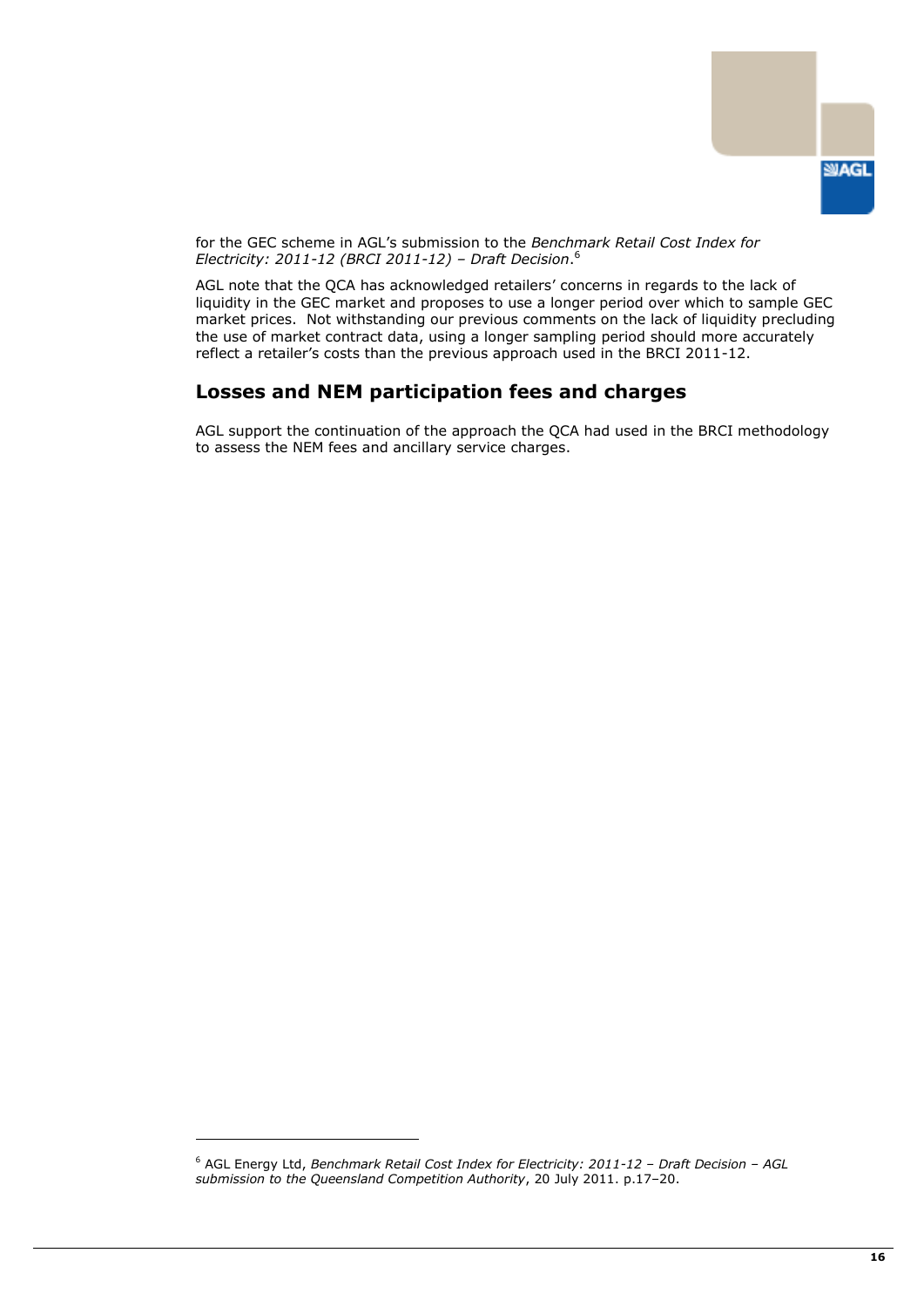# <span id="page-18-0"></span>3. Retail Costs

# <span id="page-18-1"></span>**Retail operating costs**

AGL supports the QCA's proposal to use the retail cost allowance (excluding CARC) for the 2011-12 BRCI as a starting point. This approach has been used for a number of years so unless there is clear evidence of material change, AGL considers that this benchmark should be maintained in real terms.

AGL considers that it is appropriate to review this allowance against decisions in other jurisdictions provided sufficient account of industry structure and other differences are taken. AGL has published cost to serve figures in its Annual Results but AGL cautions against the use of this information as they do not represent the total costs of operating the business.

In relation to CARC, AGL considers that it is consistent for the QCA to also include the current 2011-12 allowance in the retail cost estimate, maintained in real terms.

AGL has reviewed its operating costs by jurisdiction and fuel. AGL considers the QCA's current overall allowance to be within a reasonable range of operating costs which can be attributable to QLD electricity.

# <span id="page-18-2"></span>**Retail margin**

The QCA has proposed to assess the appropriateness of the current margin of 5% in the context of the margins adopted in other jurisdictions, particularly the most recent IPART estimate. The retail margin allowance of 5.4% adopted by IPART was based on the average of the mid-point of three approaches considered. AGL considers that although the upper range of the three approaches is 6.9%, an appropriate retail margin should be at least 8%, given that the NEM is most volatile market in the world. In addition, AGL note that in comparing the proposed margin with benchmarks in other jurisdictions the QCA should consider the nature of pricing methodology used in those jurisdictions and that the margin should reflect the level of risk retailers take on when operated in those markets. For example, under the proposed methodology retailers take on a different set of risks than compared with the NSW retail electricity market due to ability of retailers to apply for a cost pass-through to recoup costs incurred that were not taken into account in the regulated tariff.

# <span id="page-18-3"></span>4. Representative Retailer

In the *Draft Methodology Paper*, the QCA note that there does not appear to be any reason to believe that the level of competition is deficient or that further steps need to be taken to attract new entrants. On this basis, the QCA has considered that the definition of the 'representative retailer' should be based on an incumbent retailer and not a 'new entrant'.

As shown in Figure 1 earlier, over recent months the Queensland market churn rate has been declining, and in AGL's view this is due to uncertainty about the current QCA review or prices. There is a strong risk that competition will lessen if prices do not reflect retailers costs of operating in the Queensland retail electricity market. Whilst AGL is of the view the current retail operating allowance form a reasonable basis on which to determine an allowance in 2012-13, in order to ensure that a healthy level of competition continues it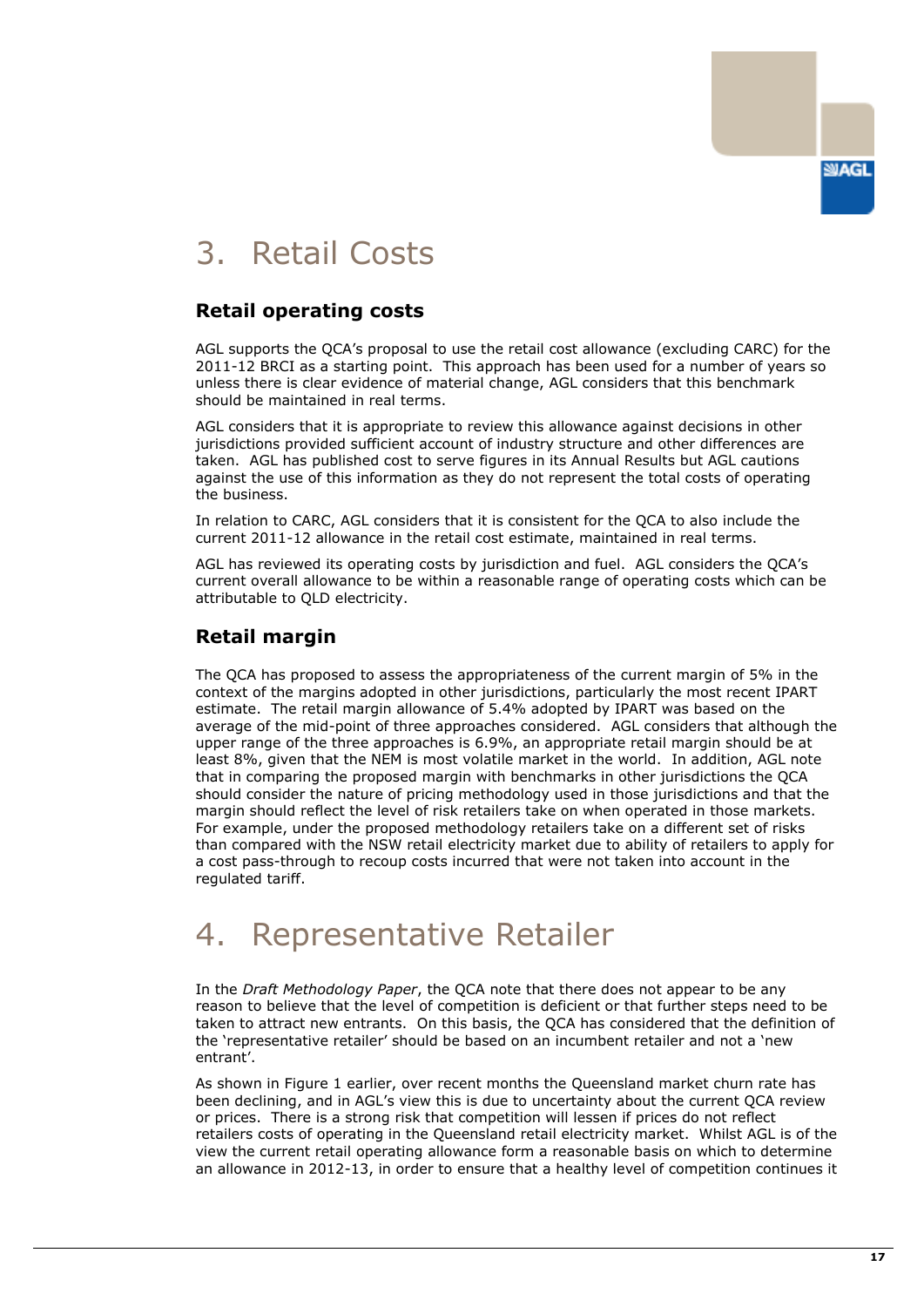

would seem more consistent for the 'representative retailer' to be defined as a 'new entrant retailer'.

Given that AGL has a preference for competitive market frameworks over regulation, AGL believes that continuing to attract new entrants into the Queensland retail electricity market will continue to ensure strong levels of competition and the resulting benefits for consumers. In a competitive market, if regulated prices are set too high, windfall gains will be erode by discounting. Therefore, the risk is not that prices are set too high but that prices are set too low to encourage competition and retailer's confidence in underwriting new generation to ensure long term security of supply.

Under the proposed cost build up approach in the *Draft Methodology Paper*, the values of the individual cost components are critical in setting the overall price. AGL is of the view that there is substantial risk that some of the cost components may be set at a level which will not support competitive activity.

# <span id="page-19-0"></span>5. Treatment of Network Costs

AGL supports the use of Option c) in relation to the treatment of network costs. However AGL is concerned that without a pass-through mechanism or similar that retailers face the risk of under-recovery of network costs if distributors adjust their tariffs subsequent to the draft prices.

# <span id="page-19-1"></span>6. Other Issues

## <span id="page-19-2"></span>**Accounting for Unforeseen Events**

AGL note that the Delegation to the QCA to determine 2012-13 notified prices does not appear to provide any allowance for a cost pass-through mechanism (price adjustments within the 2012-13 tariff year) or a catch-up mechanism (cost impacts from a previous year in the subsequent tariff year). It is noted in the *Draft Methodology Paper* that they will 'seek to clarify this issue prior to the release of its Draft Report'.

AGL is concerned that if our understanding is correct and there is no mechanism for pass through costs related to unforeseen events, either within the price path or as a 'catch-up' for costs incurred in the previous year, this leaves retailers with an increased level of risk which should be acknowledged within notified prices. AGL noted in its submission to the QCA's *Issues Paper* example of the discrepancy between the 2012 STP in the BRCI 2011- 12 Final Decision (9%) and the 2012 STP estimate published on 29 July 2011 (20.87%) as an instance which highlights the importance of having a pass-through mechanism. This represented a significant cost for retailers such as AGL given that marketing commitments and product discounts committed in prior months were based on the regulated decision, and so this type of event means that retailers are subject to higher levels of risk than would be the case in a deregulated retail market.

If the QCA is restricted by the Delegation as to whether a pass-through mechanism can be developed then AGL is strongly of the view that this additional risk for retailers should be recognised in the assessment of their costs, given that marketing commitments occur in advance.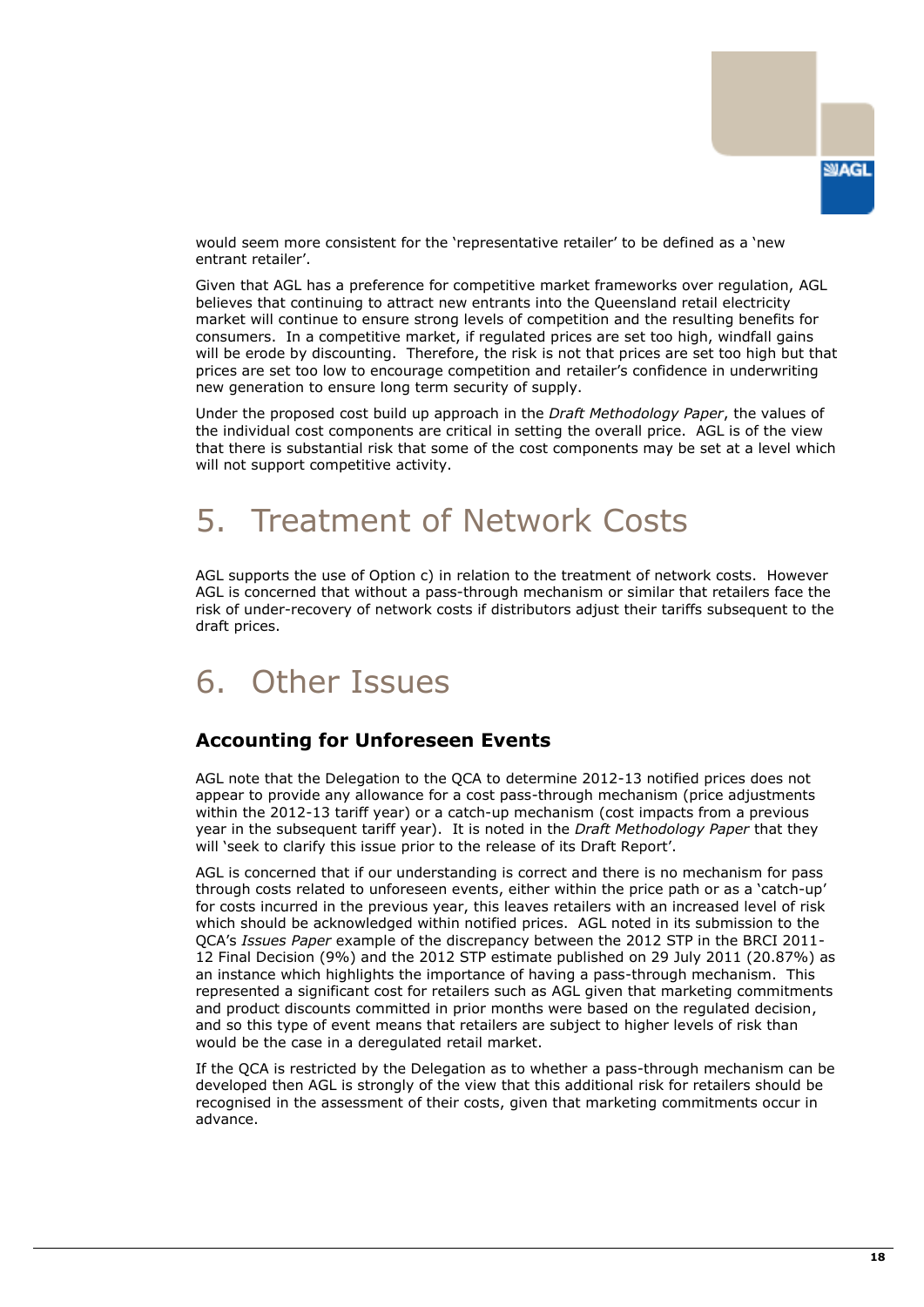

# <span id="page-20-0"></span>Annexure 1

#### **Calculating LRMC of Generation**

Calculating the LRMC of electricity generation for a particular load can be done in a number of ways. Rather than specify a detailed preferred modelling approach, AGL has sought to clarify some of the key issues that should be considered when determining the LRMC of generation for a retailer operating in Queensland.

LRMC modelling assumptions and inputs

The methodology for calculating the LRMC of a particular load requires a range of inputs and assumptions to be set at the outset of the modelling exercise. If the QCA were to proceed with this approach, AGL suggest that the QCA could seek comments on the assumptions and inputs as part of the Draft Determination. If stakeholders have particular views on the assumptions or inputs used they can make this known and the QCA can consider whether to amend their modelling in developing the Final Determination.

- Greenfields mode: This approach assumes that no plant already exists and builds from zero the least cost combination of plant to meet the load duration curve. This approach ensures that the LRMC reflects the capital cost requirements of new generation whereas the LRMC using an 'incremental' approach (assumes existence of current plant) will only reflect the capital costs of any additional generation, if required. Using a load profile such as the Energex NSLP to calculate the LRMC means that an approach which takes into account existing generation would not be suitable because assumptions would have to be made as to which generation served different parts of the overall system load. Above all, Greenfields mode is more appropriate for the NEM given that the market clearing prices are based on a Uniform  $1<sup>st</sup>$  Price Auction model and any deviation from this approach would be at odds with the market design (and also explains why Greenfields approach has been so prevalent in the NEM).
- Single region: as done in South Australia and New South Wales, the LRMC should be modelled using a single region (i.e. no interconnection between other NEM regions). Using an NSLP and a 'greenfields' approach means that there should be no requirement for modelling interconnection between regions.
- Modelling Period: The modelling period should balance the need to reflect the investment period over which a retailer would enter a power purchase agreement of underwrite a physical asset, while acknowledging that assumptions will by their nature become less accurate over extend periods of time. AGL has been satisfied with the modelling period assumed in the BRCI LRMC modelling to date.
- Technology: the mix of technologies assumed to make up the generation mix should comprise those which are genuinely commercially available to be deployed through the entire modelling period.
- Capital, fuel and O&M costs: LRMC modelling should use the most up to date publicly available data for generation technology costs. The National Transmission Network Development Plan (NTNDP) published annually by AEMO is an industryaccepted, and widely consulted source of data that is relevant for this type of modelling. Currently 2010 NTNDP is the most up to date version of this report.
- Generation capacity: Generation capacity should be constructed within the model in blocks representing normal unit sizes for plant given local demand conditions and real-world capital constraints. Marginal reserve: A marginal reserve assumption of 15% of maximum demand under standard (POE 50) weather conditions.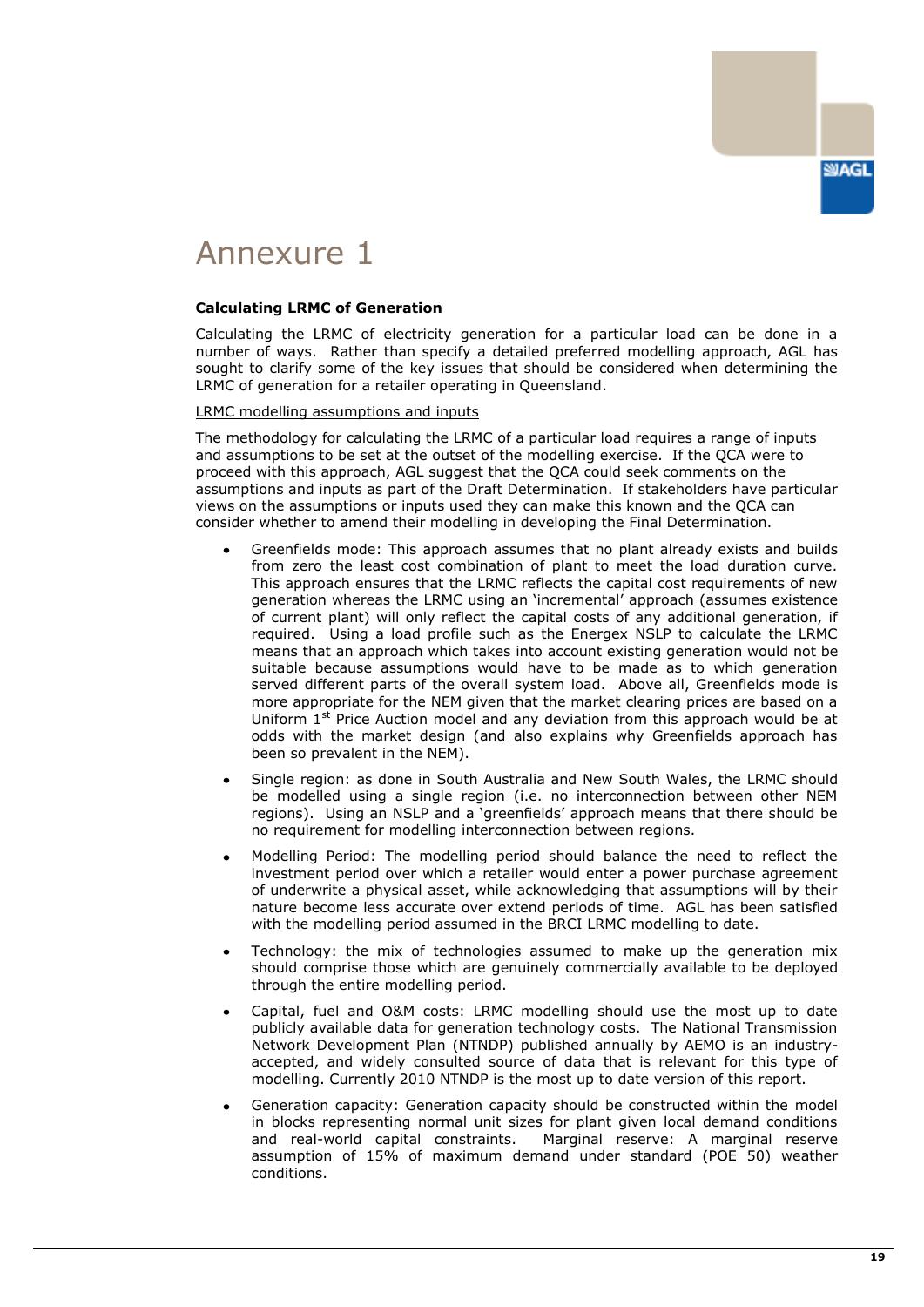

- Load: For all tariffs not using an interval meter which are settled against the NSLP the forecast NSLP load duration curve can be used to determine the LRMC that will be applied to those relevant tariffs
- TOU Tariff: For the domestic time-of-use (TOU) tariffs QCA have specified that there should be different allowance in the EPC for peak, off-peak and should times and where necessary week days and weekends. ACIL have set out a process in their report to adjust load weighted pool prices for these periods to meet the 'mean of the load weighted price distribution from the stochastic analysis plus the allowance for the time value of contracts'. AGL suggest that this process could be followed, however by substituting the LRMC for the 'mean of the load weighted price distribution' and finally using one year of historic pool prices to generate prices for the different time periods that on a load weighted basis match the overall LRMC.